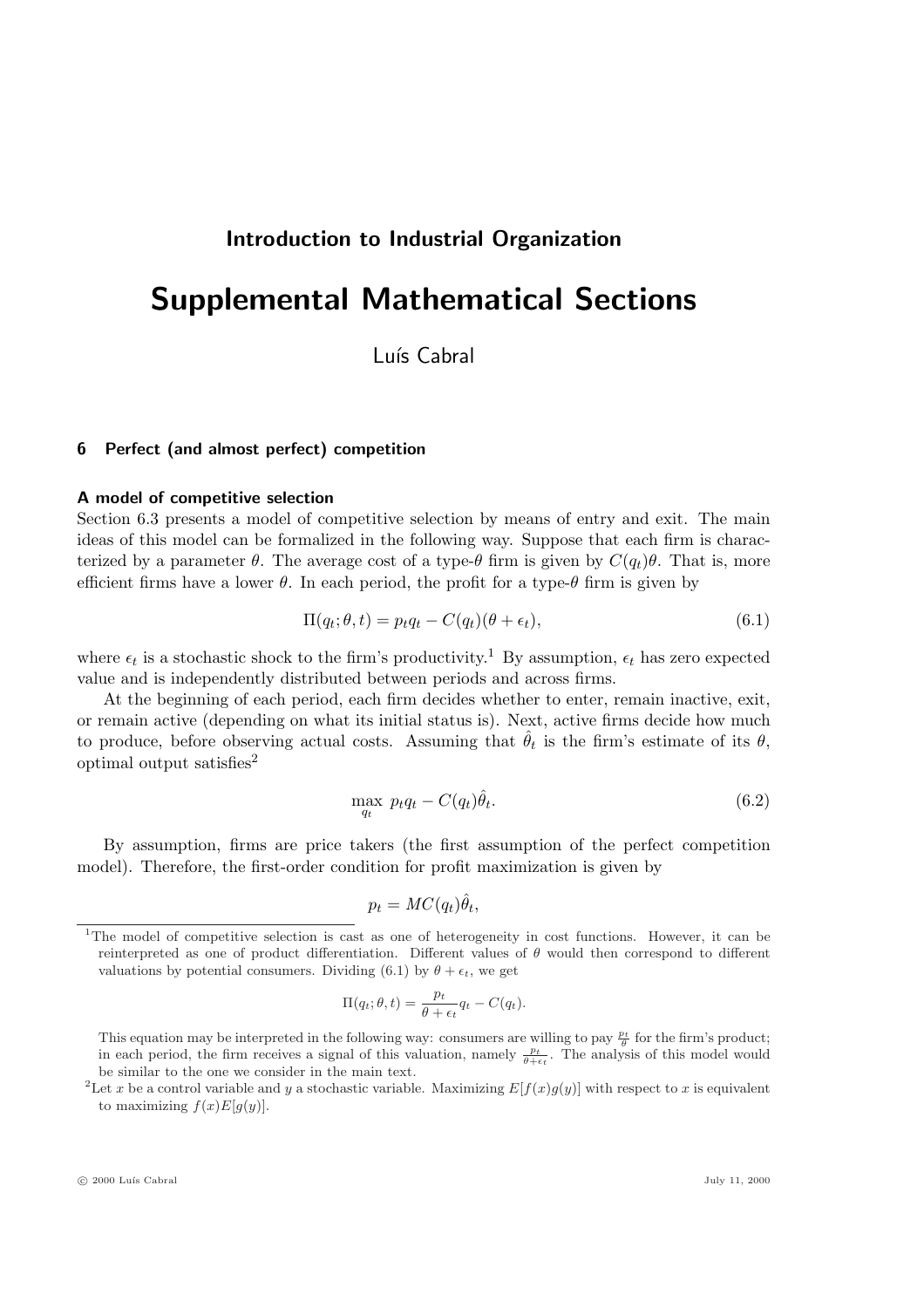or

$$
q_t^* = \Gamma(p_t/\hat{\theta}_t). \tag{6.3}
$$

where  $q_t^*$  is optimal output and  $\Gamma(\cdot)$  is the inverse of  $MC(\cdot)$ . Assuming that  $MC(\cdot)$  is increasing,  $\Gamma(\cdot)$  is increasing as well. We conclude that  $q_t$  is a decreasing function of the estimate for  $\theta$ (that is,  $\theta_t$ ).

Consider the specific case when  $C(\cdot)$  is a constant exponent function:  $C(q) = q^{\alpha}$ , where  $\alpha > 1$ . Then,  $MC(q) = \alpha q^{\alpha-1}$ ,  $\Gamma(p) = p^{\frac{1}{\alpha-1}}$ , and, finally,

$$
\Pi^*(q_t; \hat{\theta}, t) = \Omega \cdot \hat{\theta}_t^{-\frac{1}{\alpha - 1}},
$$

where  $\Omega$  is an expression that does not depend on  $\hat{\theta}_t$ . This implies that not only output but also profits are decreasing in the value of  $\hat{\theta}_t$ .

## 7 Oligopoly

#### Comparative statics: exchange-rate devaluation

The first application considered in Section 7.5 corresponds to one of the firm's marginal cost increasing by 40%. Figure 1 summarizes the analysis in the main text and goes a bit further. The figure depicts the two levels of marginal cost,  $c$  and 1.4 $c$ , as well as the increase in marginal cost,  $\Delta c$ . From the intersection of marginal revenue with marginal cost, we obtain the monopoly output level for each value of marginal cost. As we know, the monopoly output level gives the upmost value of the reaction curve. In the downward quadrant (fourth quadrant), we draw Firm 1's reaction curve (horizontal axis) as a function of Firm 2's output (downward vertical axis). This is basically Figure 7.10 but with a different orientation of the axes. By symmetry, the equilibrium is given by the intersection of the reaction curve and the  $-45^{\circ}$  line. By drawing a line with slope 1 through the equilibrium point, we obtain, on the horizontal axis, the value of total output for each level of marginal cost. The difference is depicted with a horizontal arrow (pointing left) next to the horizontal axis. Finally, the difference in total output gives the difference is price,  $\Delta p$ , market with an arrow on the vertical axis.

The main points to remark in this figure are that: First, the increase in marginal cost implies a decrease in Cournot output that is greater than the decrease in monopoly output. (The decrease in monopoly output can be seen just to the left of the decrease in Cournot output.) Accordingly, the increase in monopoly price would be lower than the increase in Cournot equilibrium price. Second, under the new Cournot equilibrium, price increases by less than cost, as can be readily seen from the arrows along the vertical axis. Recall that, under perfect competition, price equals marginal cost, so that an increase in marginal cost implies an increase in price by the same amount.

To summarize, the price increase following an increase in marginal cost is greatest under perfect competition (or Bertrand oligopoly), lowest under monopoly, and intermediate under Cournot oligopoly. This is an important fact to which we return in Chapter 9.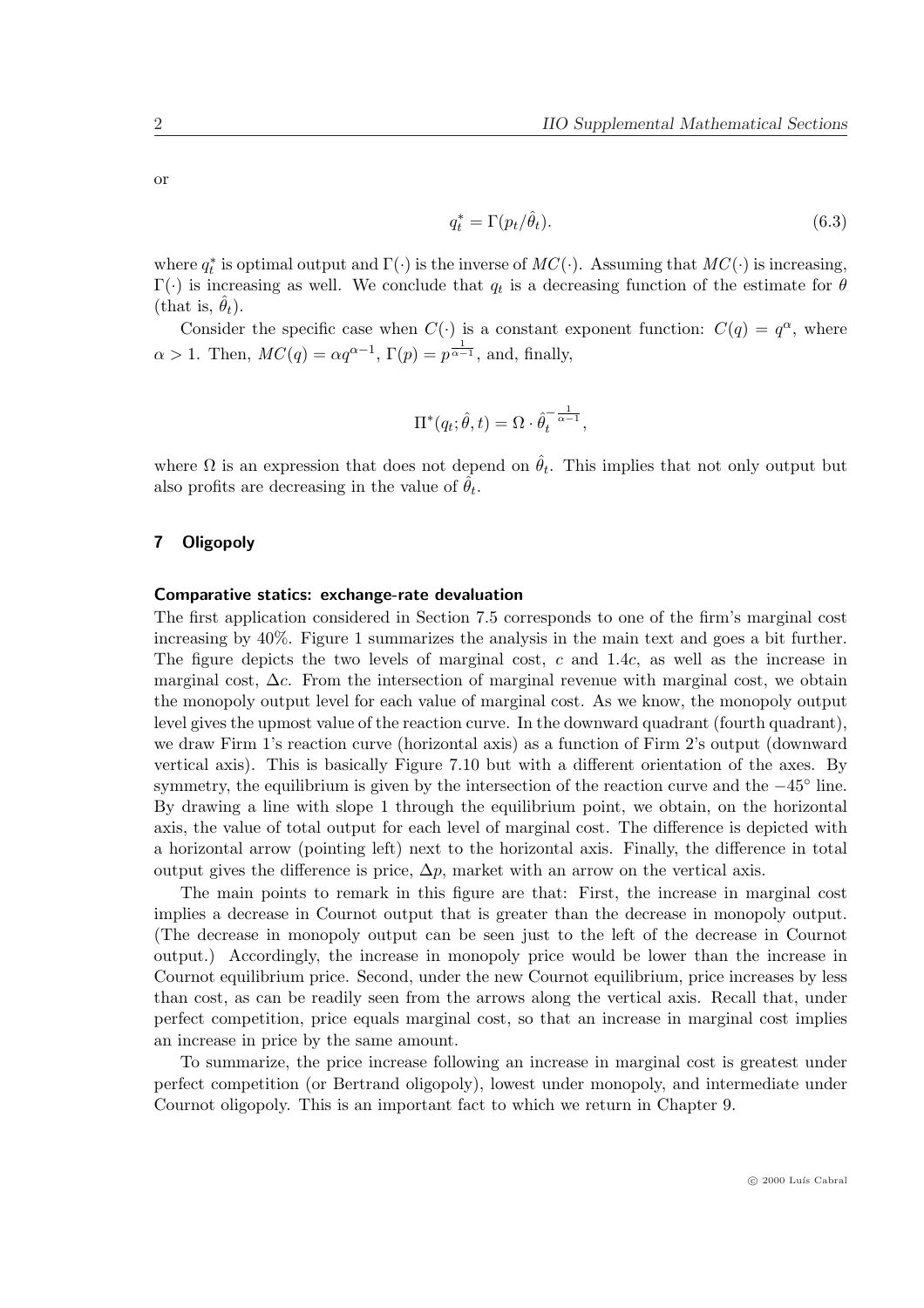

Figure 1: Change in marginal cost, change in total quantity, and change in price.

## 8 Collusion

#### A model of secret price cuts

The following model formalizes the discussion in the first part of Section 8.2.<sup>3</sup>

In order to help us concentrating on the main issues, we assume a simple demand structure, namely an inelastic demand curve. Specifically, suppose that all consumers are willing to pay u for the (homogeneous) product sold by two duopolists. In each period, demand can be high (probability  $1 - \alpha$ ) or low (probability  $\alpha$ ). When demand is high,  $h = 1$  units can be sold at price u (or any lower price). When demand is low, only  $l = 0 \leq h$  units can be sold. The probability that demand is high or low in each period is independent of what it was in the previous period. Moreover, firms are unable to observe the state of market demand; all they can observe is whether their own demand is high or low. Finally, for simplicity, assume that production costs are zero.

This set of assumptions about what firms can and cannot observe implies that equilibria of the sort considered before cannot be implemented. In fact, those equilibria assumed that firms could detect (with certainty) that rivals cheated from setting the agreed-upon price, whereas now we assume that firms cannot observe their rival's price decisions. However, by observing their own demand (and prices), firms can make inferences, imperfect as they might be, about the rival's past decisions. Is this sufficient to sustain collusion? The answer is, for

<sup>&</sup>lt;sup>3</sup>This model is adapted from Tirole, Jean, The Theory of Industrial Organization, Cambridge, Mass: MIT Press, 1989, who in turn presents a simplification of the model proposed by Green and Porter, op. cit.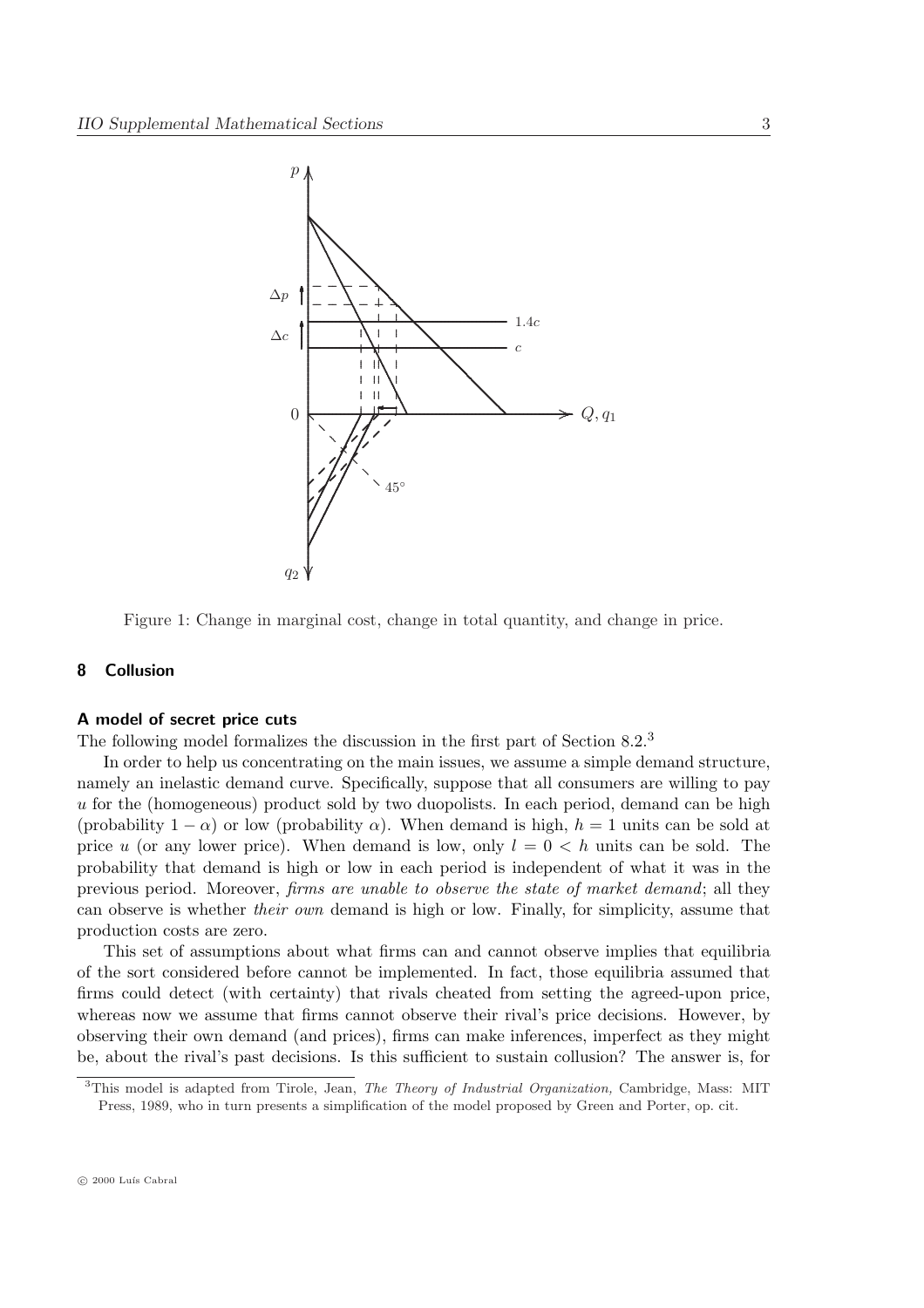some parameter values, positive.

Consider the following equilibrium strategies. Firms start by setting  $p = u$ . If they receive a positive demand (namely,  $\frac{1}{2}$ ), then they continue to set  $p = u$ , that is, they remain in the "co-operative phase". If however one of the firms (or both) receives zero demand, then both firms enter into a "price war:" they set  $p = 0$  during T periods and, after this period, revert to  $p = u$  again (the co-operative phase).<sup>4</sup>

The condition for this to be an equilibrium is, as usual, that the expected payoff from playing the equilibrium strategy is greater then the payoff from deviating (by setting a slightly lower price and taking all of the market demand). Let V be expected equilibrium discounted profits starting in a period during the co-operative phase. Then

$$
V = (1 - \alpha) \left(\frac{u}{2} + \delta V\right) + \alpha \delta^{T+1} V. \tag{8.1}
$$

The first term on the right-hand side corresponds to the case when demand is high (probability  $1 - \alpha$ ), whereas the second term corresponds to the case of low demand (probability  $\alpha$ ). If demand is high, then each firm receives current profits of  $\frac{u}{2}$ . Moreover, beginning next period, their continuation expected payoff is  $V$ , for there is no reason to start a price war. If, however, demand is low (probability  $\alpha$ ), then it is common knowledge that at least one of the firms receives zero demand, and that a price war will start in the next period. As a result, firms receive zero profits today (because demand is zero) and zero profits in the next T periods (because they engage in a price war). After these T periods, firms revert to the co-operative phase, so that their continuation expected payoff from then on is  $V$ .

If a firm deviates (during the co-operative phase), then its expected discounted payoff is

$$
V' = (1 - \alpha)u + \delta^{T+1}V.
$$
\n
$$
(8.2)
$$

In words: if demand turns out to be high (probability  $1 - \alpha$ ), then setting a slightly lower price gives the deviator a current profit of u (as opposed to  $\frac{u}{2}$ ). However, regardless of what the state of demand is today, firms will certainly enter in a price war beginning in the next period. In fact, regardless of the state of demand, the rival firm (the non-deviator) receives zero demand today, the condition that triggers a price war. For this reason, expected future discounted payoff is simply  $\delta^{T+1}V$ .

The condition that the prescribed strategy constitutes an equilibrium is that  $V \geq V'$ . It can be shown that this conditions simplifies into

$$
1 \le 2(1 - \alpha)\delta + (2\alpha - 1)\delta^{T+1}.
$$
\n(8.3)

If  $\alpha < \frac{1}{2}$ , this condition is equivalent to  $T \geq \underline{T}$ , where  $\underline{T}$  is a positive number.

What is then the optimal equilibrium?<sup>5</sup> In other words, what is the optimal value of  $T$ ? From  $(8.1)$ , we can see that the equilibrium discounted payoff is decreasing in the value of T.

<sup>4</sup>Notice that, if a firm receives zero demand, then it is common knowledge that a price war is going to start, that is, it is common knowledge that one of the firms receives zero demand. In fact, either demand is low, in which case both firms receive zero demand, or one of the firms deviates from  $p = u$ , in which case the deviating firm knows that the rival receives zero demand.

<sup>5</sup>Optimality here is understood within the class of equilibria we are considering. It is possible to find collusive equilibria that perform better than the ones considered here.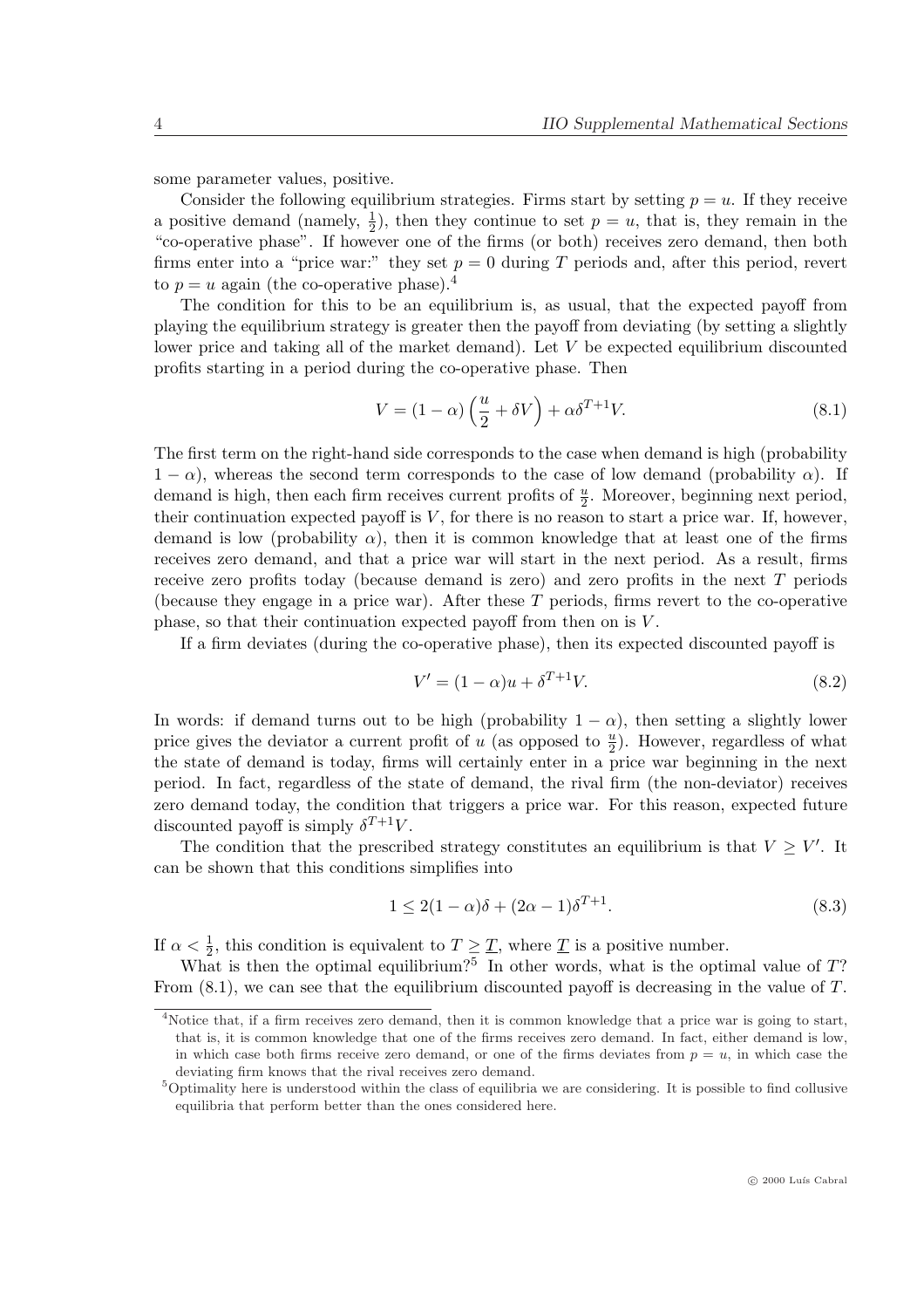This is intuitive, for the greater the value of  $T$  the longer the price wars will be; and firms don't like price wars. Therefore, the optimal value of  $T$  is the lowest value such that the equilibrium is stable, that is, the lowest value such that (8.3) holds, that is,  $T = \underline{T}$ .<sup>6</sup>

## Demand fluctuations and collusion

The model below formalizes the discussion in the second part of Section 8.2.<sup>7</sup>

The model below is similar to the model of secret price cuts, with the difference that we now assume that in each period, before setting prices, firms observe the state of demand.<sup>8</sup> We also make the simplifying assumption that  $\alpha = \frac{1}{2}$  $\frac{1}{2}$ , that is, the high- and the low-demand states are equally likely.

If the discount factor is sufficiently large, then the same kind of equilibrium as in the previous section is stable. In this equilibrium, firms set  $p = u$  in every period, regardless of the state of demand. In fact, if a firm decides to go along with the agreed-upon equilibrium strategies, its expected discounted profits are

$$
\frac{1}{2}ud+\frac{\delta}{1-\delta}\frac{1}{2}\left(\frac{1}{2}uh+\frac{1}{2}ul\right),
$$

where  $d = h$  or  $d = l$  depending on whether today's demand is high or low, respectively. Assuming that a deviation implies that firms switch to setting price equal to marginal cost, the payoff from deviation is simply ud, where, again,  $d = h$  or  $d = l$ . The conditions that setting  $p = u$  is an equilibrium are therefore

$$
\frac{1}{2}uh + \frac{\delta}{1-\delta} \frac{1}{2} \left( \frac{1}{2}uh + \frac{1}{2}ul \right) > uh
$$
  

$$
\frac{1}{2}ul + \frac{\delta}{1-\delta} \frac{1}{2} \left( \frac{1}{2}uh + \frac{1}{2}ul \right) > ul,
$$

or simply

$$
\delta > \frac{2}{3 + l/h} \equiv \overline{\delta},\tag{8.4}
$$

$$
\delta > \frac{2}{3 + h/l} \equiv \underline{\delta}.\tag{8.5}
$$

Notice that, since  $h > l$ , (8.4) implies (8.5). This is intuitive: the temptation to cheat on the agreement and set a slightly lower price is especially strong in periods of high demand. The condition for stability of the full-collusion agreement is therefore (8.4).

Suppose now that  $\delta$  is lower than, but close to,  $\overline{\delta}$ . Clearly, full collusion cannot be an equilibrium. However, can some level collusion be sustainable? The answer is positive. The crucial point is that, if the price that firms agree to set is lower than the monopoly price  $(u)$ , then the incentives for deviation are relatively smaller. In fact, suppose that firms decide to

<sup>&</sup>lt;sup>6</sup>We are ignoring here the fact that T must be an integer.

<sup>7</sup>This model is adapted from Rotemberg, Julio, and Garth Saloner, "A Supergame-Theoretic Model of Price Wars During Booms," American Economic Review 76 (1986), 390–407.

<sup>8</sup>Firms can also observe past decisions by rival firms.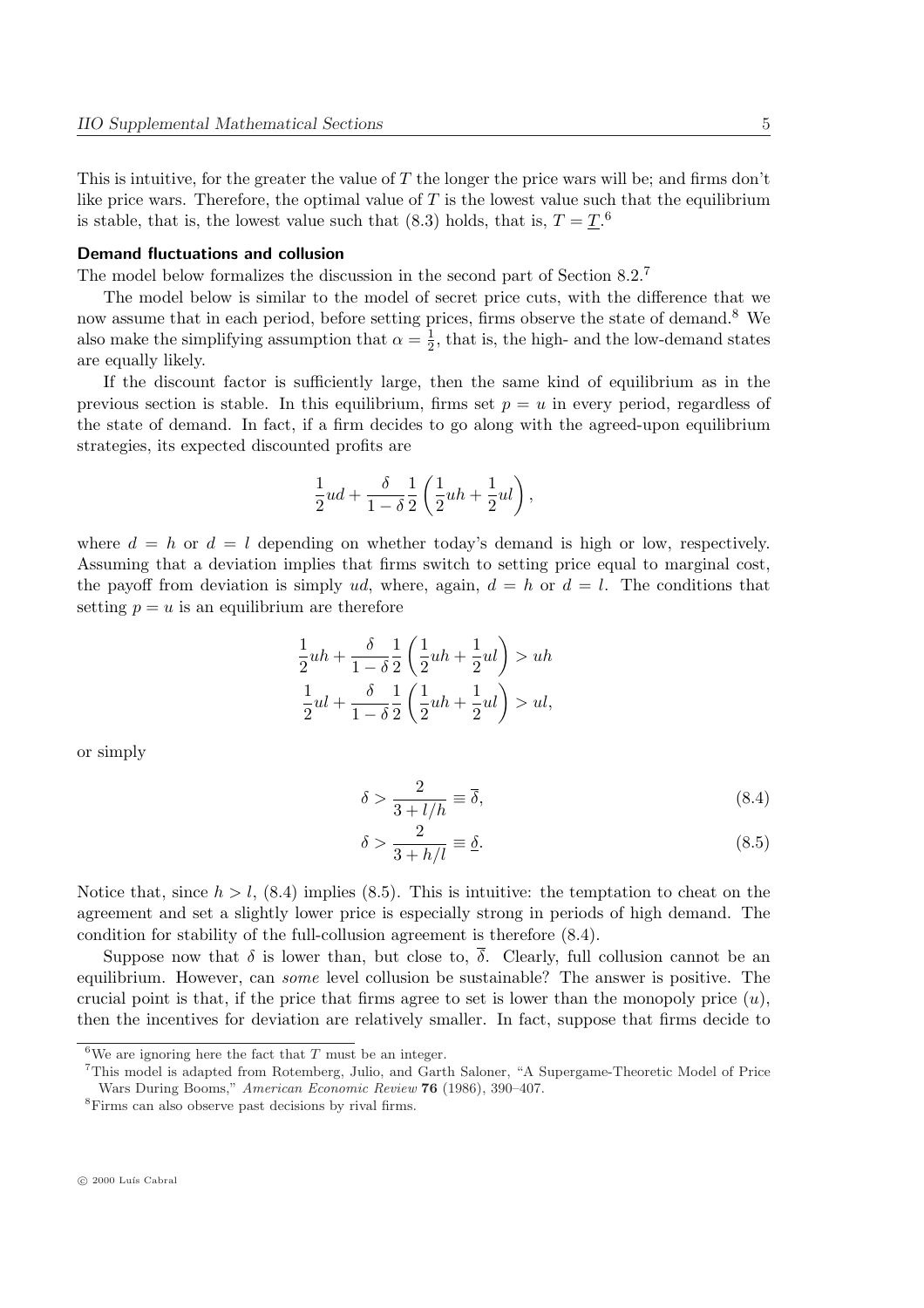set price equal to  $p_h < u$  during periods of high demand and  $p_l = u$  during periods of low demand. The condition for no-deviation during periods of high demand is now given by

$$
\frac{1}{2}p_h h + \frac{\delta}{1-\delta} \frac{1}{2}\left(\frac{1}{2}p_h h + \frac{1}{2}ul\right) \geq p_h h
$$

or simply

$$
p_h < \frac{\delta l/h}{2 - 3\delta} u.
$$

Since firms would like to set prices as high as possible, we get

$$
p_h = \frac{\delta l / h}{2 - 3\delta} u.
$$
\n(8.6)

Substituting  $\bar{\delta}$  for  $\delta$  in (8.6), we get, as expected,  $p = u$ . Any value  $\delta < \bar{\delta}$  yields  $p_h < u$ . Assuming that  $\delta$  is close to  $\overline{\delta}$ ,  $p_h$  will in turn be close to u. This implies that the constraint  $(8.5)$  is still satisfied. We thus conclude that setting  $p = p_h$  in periods of high demand and  $p = u$  in periods of low demand is an equilibrium.

## 9 Market structure and market power

#### Concentration and market power, I

In Section 9.1, it is shown, by means of two graphics, that market power decreases as the number of firms increses. We now prove this fact algebraically. Recall from Chapter 7 that Firm 1's reaction function is given by

$$
q_1^*(q_2) = \frac{a-c}{2b} - \frac{q_2}{2}.
$$

More generally,

$$
q_1^*(q_2) = \frac{a-c}{2b} - \frac{Q_{-1}}{2}.
$$

In a symmetric equilibrium,  $q_1 = q^N$  and  $Q_{-1} = (n-1)q^N$ , where *n* is the number of firms. We thus have

$$
q^{N} = \frac{a-c}{2b} - \frac{(n-1)q^{N}}{2}.
$$

Solving for  $q^N$ , we get

$$
q^N = \frac{a-c}{(n+1)b}.
$$

It can be easily seen that  $q^N \to 0$  as  $n \to \infty$ . Moreover, if  $Q^N$  is total equilibrium output, we have

$$
Q^N = nq^N = \frac{n}{n+1} \cdot \frac{a-c}{b}.\tag{9.1}
$$

 $\circ$  2000 Luís Cabral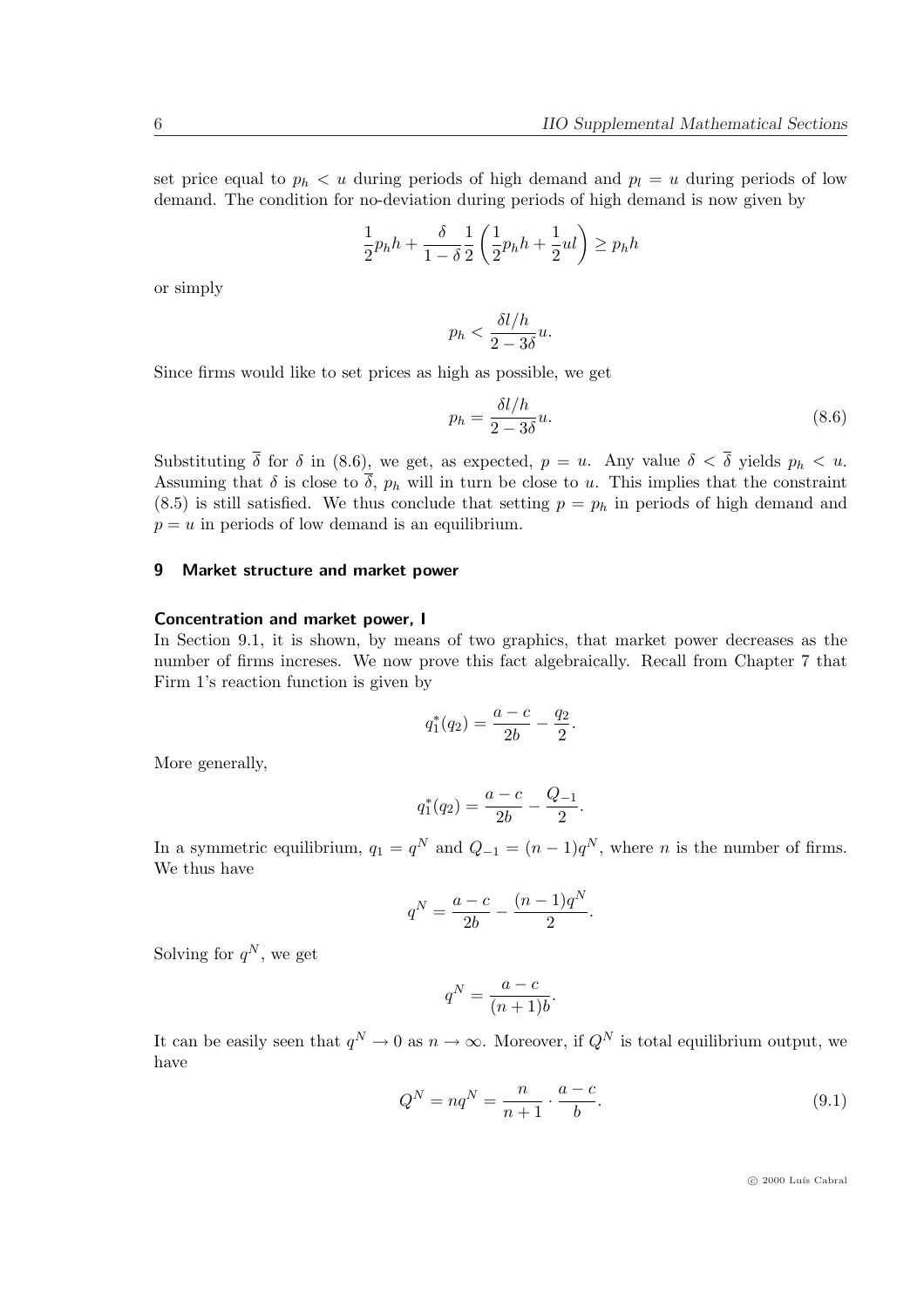As  $n \to \infty$ , we get

$$
Q^N \rightarrow \frac{a-c}{b}=Q^C,
$$

that is, total output converges to the perfect competition level.

## Derivation of Table 9.1

This is the table that gives efficiency loss as a function of the number of firms.

From the previous mathematical section, we know that

$$
Q^N = \frac{n}{n+1} \cdot \frac{a-c}{2b}.
$$

Substituting in the demand curve,  $p = a - bQ$ , we get

$$
p^{N} = a - b \left( \frac{n}{n+1} \cdot \frac{a-c}{2b} \right)
$$

$$
= \frac{a+nc}{n+1}.
$$

(Note that, as expected,  $p^N \to c$  as  $n \to \infty$ .)





The efficiency loss is given by area  $A$  in Figure 2. Analytically, this is given by

$$
A(n) = \frac{1}{2}(p^{N} - p^{C})(Q^{C} - Q^{N})
$$
  
=  $\frac{1}{2} \left( \frac{a + nc}{n + 1} - c \right) \left( \frac{a - c}{2b} - \frac{n}{n + 1} \cdot \frac{a - c}{2b} \right)$   
=  $\frac{1}{2} \cdot \frac{a - c}{n + 1} \cdot \frac{a - c}{2b(n + 1)}$   
=  $\frac{1}{2} \cdot \frac{(a - c)^{2}}{2b(n + 1)^{2}}$ .

 $\odot$  2000 Luís Cabral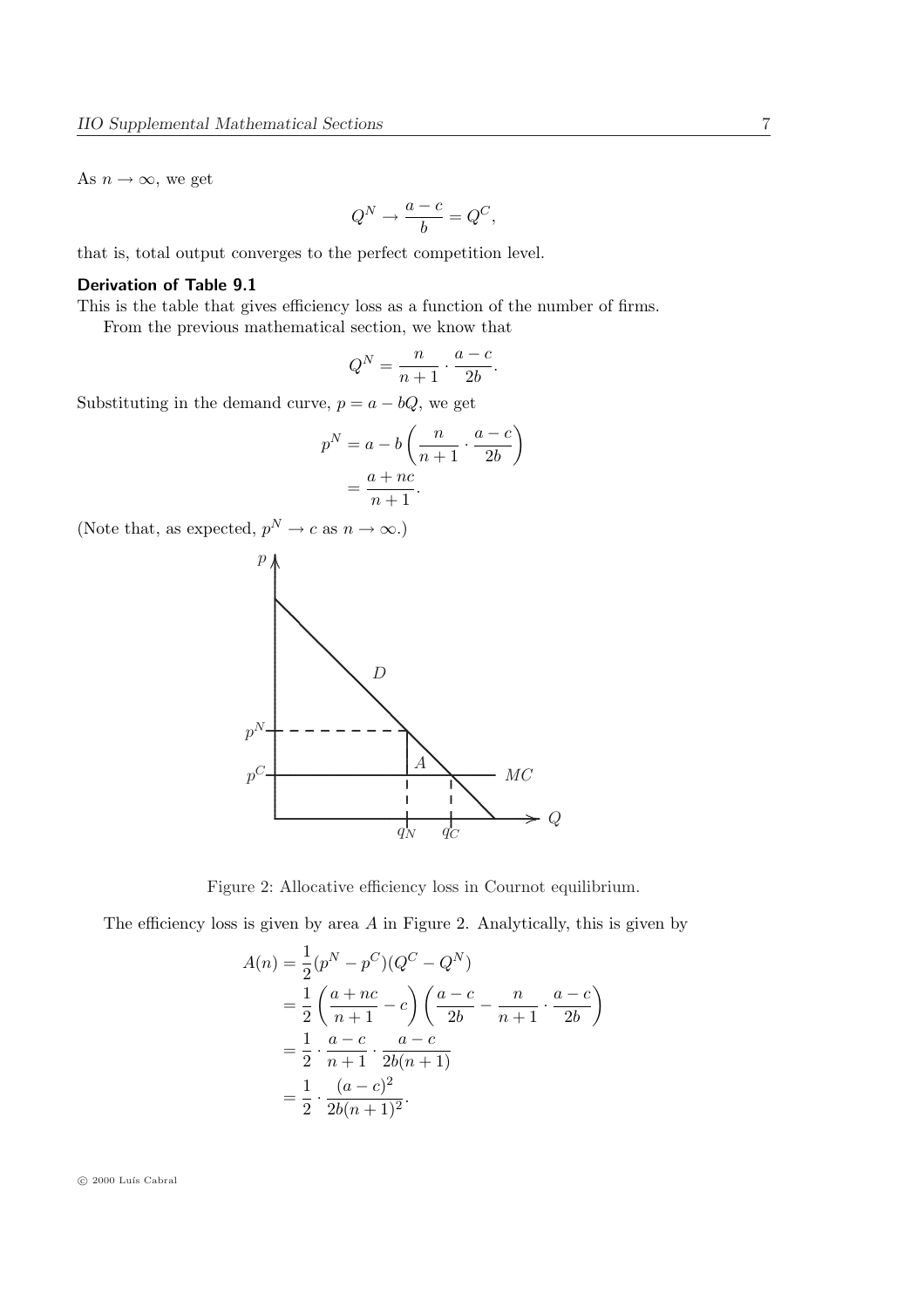Efficiency loss under monopoly is simply given by

$$
A(1) = \frac{1}{2} \cdot \frac{(a-c)^2}{2b(1+1)^2}.
$$

Therefore

$$
\frac{A(n)}{A(1)} = \frac{(1+1)^2}{(n+1)^2}.
$$

Substituting for different values of  $n$ , we obtain the values in Table 9.1.

## Derivation of Equation 9.1

Equation  $(9.1)$  can be derived as follows. Firm i's profit is given by

$$
\pi_i(q_1,\ldots,q_n)=P(Q)q_i-C_i.
$$

The first-order condition for profit maximization is

$$
P'q_i + p - MC_i = 0,
$$

(where  $P'$  is the derivative of  $P(Q)$  with respect to  $Q$ ), or simply

$$
p - MC_i = -P'q_i.
$$

Dividing both sides by  $p$ , and rearranging, we get

$$
\frac{p - MC_i}{p} = \frac{-P'q_i}{p}
$$

$$
= \frac{-P'Q}{p} \cdot \frac{q_i}{Q}
$$

$$
= \frac{s_i}{\epsilon},
$$

where  $s_i \equiv q_i/Q$  is firm i's market share and  $\epsilon \equiv (P'Q/p)^{-1}$  is the price elasticity of demand. Finally,

$$
L \equiv \sum_{i=1}^{n} s_i \frac{p - MC_i}{p}
$$

$$
= \sum_{i=1}^{n} s_i \frac{s_i}{\epsilon}
$$

$$
= \frac{\sum_{i=1}^{n} s_i^2}{\epsilon}
$$

$$
= \frac{H}{\epsilon}.
$$

as claimed in the text.

 $\odot$  2000 Luís Cabral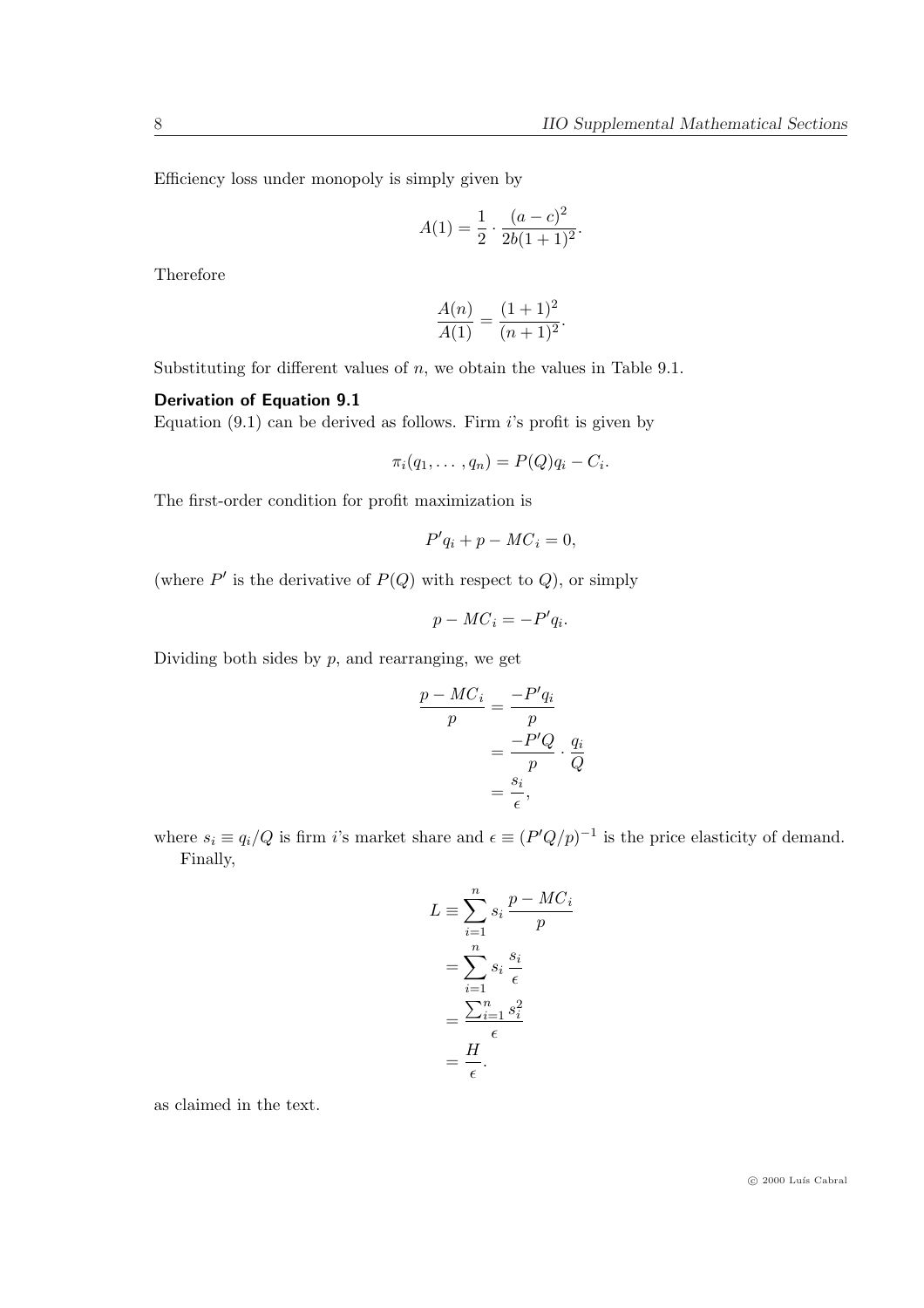## 10 Price discrimination

#### General pricing schedules and two-part tariffs

Section 10.3 starts with the derivation of an optimal two-part tariff (when all consumers are of the same type). There, we assume that the seller sets a two-part tariff, and then derive the optimal two-part tariff. However, it can be shown that a two-part tariff is an optimal pricing schedule within the broader set of non-linear pricing schedules.

Suppose that each consumer is willing to pay  $W(q)$  in order to consume q units.<sup>9</sup> Suppose the seller sets a pricing schedule  $T(q)$ , which in principle can be any function. A particular case corresponds to **linear pricing**,  $T(q) = pq$ , the case we have considered in previous chapters. If the seller is not restricted to linear pricing, what is the optimal  $T(q)$ ?

Since  $W(q)$  is the willingness to pay, the net utility for each consumer is given by  $W(q)$  –  $T(q)$ . This net utility must be non-negative, or else consumers would not buy at all. In fact, from the seller's point of view,  $T(q)$  should be such that net utility is exactly zero. If that were not the case, then the seller could increase the fixed part of  $T(q)$  by a little without losing customers, thus increasing total profits. We thus have  $W(q) - T(q)$ , or simply  $W(q) = T(q)$ . But then the seller's total profit,  $T(q)-C(q)$ , can be rewritten as  $W(q)-C(q)$ , which is simply total surplus.

The above implies that, in order to maximize profits, the seller should choose a pricing schedule that: (a) induces the consumers to buy the quantity that maximizes total surplus; (b) leaves each consumer with zero net utility.

There are many functions  $T(q)$  which imply that consumers choose the efficient q (that is, the one that maximizes total surplus) and receive zero net utility. The simplest one is undoubtly the two-part tariff  $T(q) = CS(c) + cq$ , as derived above.

## Two-part tariff with multiple consumer types

The first part of Section 10.3 is very simplistic in that it assumes all consumers have the same demand. Let us now consider the more realistic assumption that there are two different types of consumers.<sup>10</sup> In the example of a telecommunications operator, this would correspond to a group of consumers (group 1) that make very few phone calls and a group of consumers that make many phone calls (group 2). Figure 3 depicts the demand curves of each type of consumer.

If all consumers were of type 1, then the optimal two-part tariff would consist of  $p = c$ and  $f = CS(c)$ , as we saw before. Can this be an optimal tariff when there are two types of consumers, type 1 and type 2, in equal number? The answer is "no." Consider the alternative two-part tarif  $p = p_1, f = CS_1(p_1)$ , where  $CS_1(p)$  is the consumer surplus of type-one consumer when price is p. Let us compare this solution with the previous solution  $p = c$ ,  $f = CS<sub>1</sub>(c)$ . If the consumer is of type 1, then the new solution implies a loss of  $A + B$  in terms of fixed fee but a gain of A in terms of variable revenues (for now price is greater than marginal cost); this corresponds to a net loss of  $B$ . If, instead, the consumer is of type 2, then the new solution

<sup>&</sup>lt;sup>9</sup>Normally, consumer preferences are characterized by the demand curve  $D(p)$ , where p is price. But since we are now dealing with more general pricing schemes, it is better to start from the concept of willingess to pay.

 $10$ This is still not entirely realistic: in the real world, there are as many demand curves as there are consumers. However, from a qualitative point of view, the analysis of the two-type case is equivalent to the analysis of the n-type case.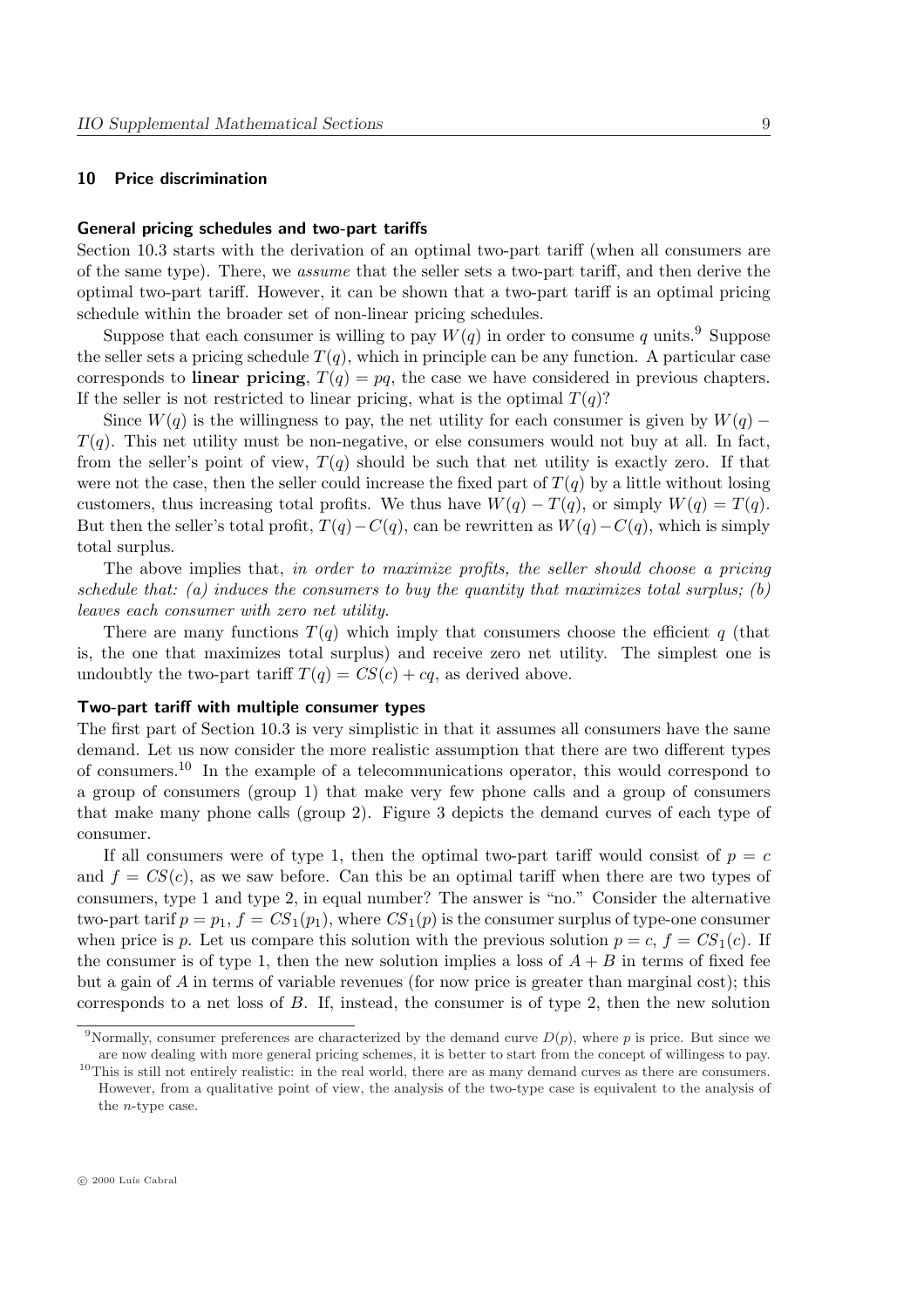

Figure 3: Two-part tariff with two types of consumers.

implies, again, a loss of  $A + B$ , but now a gain of  $A + B + C$ , or a net gain of C. Since C is greater than  $B$  and there is an equal number of consumers of each type, it follows that the two-part tariff  $p = p_1$ ,  $f = CS_1(p_1)$  implies a greater profit than  $p = c$ ,  $f = CS_1(c)$ . It can also be shown that this solution is better than setting  $p = c$ ,  $f = CS_2(c)$  (where  $CS_2(c)$  is consumer surplus for a type-2 consumer), a two-part tariff which would have the implication that only type-2 consumers make buy.

What if there are two sellers competing with each other? The profit for seller 1, for example, is be given by  $\pi_1(T_1, T_2) = T_1q_1(T_1, T_2)$ , where  $q_1(T_1, T_2)$  is seller 1's demand, which in turn is a function of both selers' pricing schedules. This problem can be restated by taking into account that, from the consumer's perspective, what matters is the net utility it can get from the pricing schedule  $T_i$ . Let this net utility be  $u_i = (T_i)$  in the case of firm i. We thus have  $\pi_1 = T_1 q_1(u_1, u_2).$ 

This restatement of Firm 1's problem suggests a simple two-step procedure for its optimization problem: first, for each value of  $u_1$ , determine the pricing schedule  $T_1$  that maximizes profits; and second, determine the level of net utility  $u_1$  to give consumers (as a function of the level of net utility  $u_2$  offered by the rival firm). This restatment is important because it shows that, even with competition, the above results remains true that Firm 1's optimal pricing schedule is one that maximizes total surplus for its consumers. In fact, maximizing  $T_1 - C_1$  subject to the constraint that  $W_1 - T_1 = u_1$  is equivalent to maximizing  $W_1 - C_1 - u_1$ with respect to  $T_1$ , which in turn implies an efficient solutions, as shown above.

#### Damaged goods

The model below formalizes the analysis of damaged goods, presented in Section 10.4.

Suppose there are two types of buyers. High-valuation buyers, of which there is a fraction  $\alpha$ , are willing to pay  $\overline{v}_h$  for the "good" version of the product and  $\underline{v}_h$  for the "damaged" version. Low-valuation buyers are willing to pay  $\overline{v}_l$  and  $\underline{v}_l$ , respectively. We assume that high-valuation buyers are willing to pay much more for the "good" version than low-valuation buyers, but approximately the same for the "damaged" version. We also assume that all valuations are greater than cost, which, in turn, is assumed to be zero. To summarize,

$$
\overline{v}_h \gg \overline{v}_l > \underline{v}_h \approx \underline{v}_l > c = 0.
$$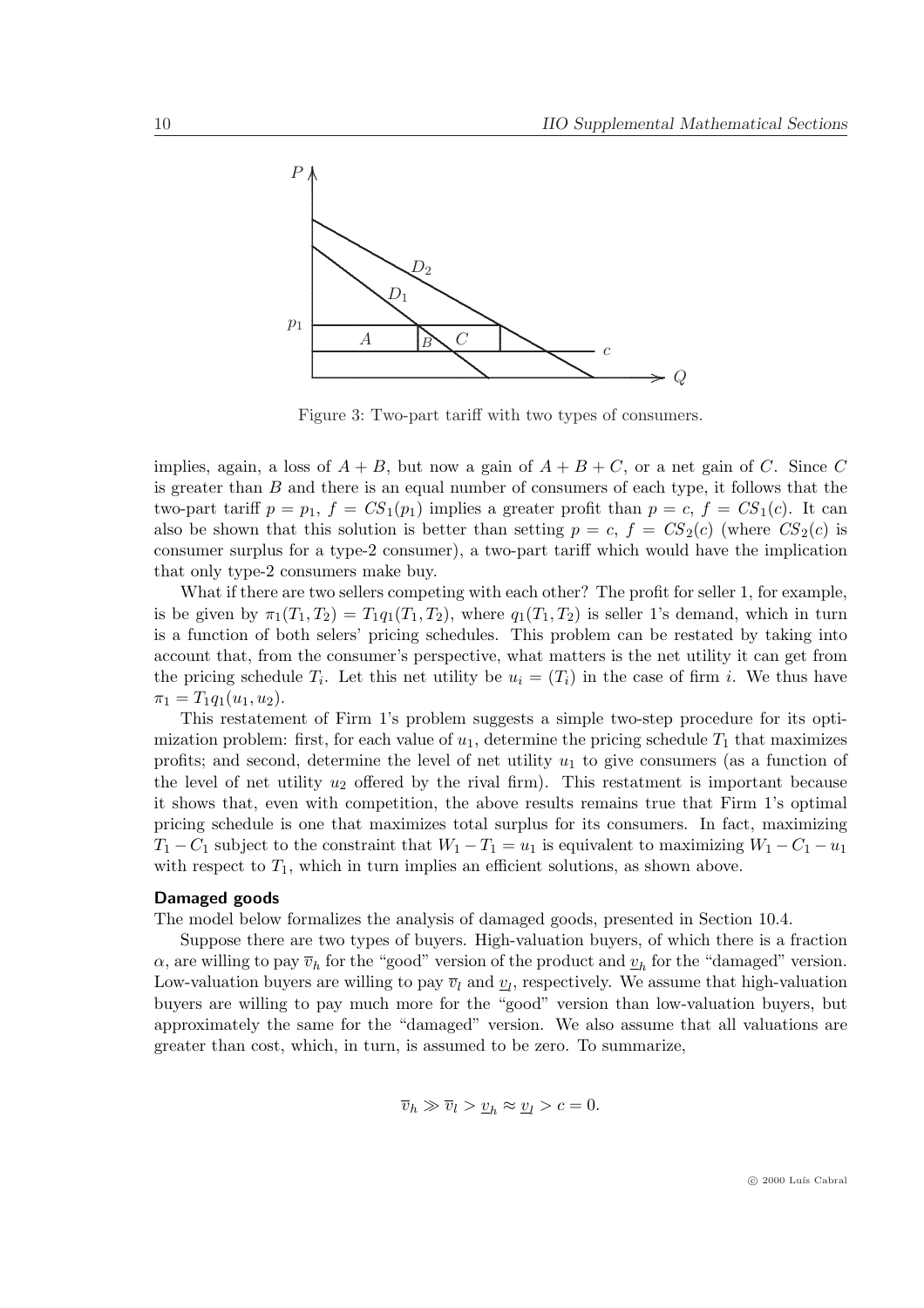Let us first consider the case when no damaged good is sold. The seller has two options:

either it sets  $p = \overline{v}_h$  or its sets  $p = \overline{v}_l$ . The first price leads to profits of  $\alpha \overline{v}_h$ , whereas the second yields  $\overline{v}_l$ . Given our assumption that  $\overline{v}_h \gg \overline{v}_l$ , we conclude that the optimal price without price discrimination is  $p = \overline{v}_h$ , and profits  $\alpha \overline{v}_h$ .

Let us now consider the case when the seller introduces a damagaed version of the product. Naturally, the seller wants to induce the low-valuation buyers to purchase the low-quality version and the high-valuation buters to purchase the high-quality one. Let the price of the low-quality version be  $\underline{p} = \underline{v}_l$ . This is the maximum price the seller can possibly charge the lowvaluation buyers. What is the maximum price the seller can charge the high valuation buyers? A high-valuation buyers will be indifferent between the two products if  $\overline{v}_h - \overline{p} = v_h - p$ . Therefore, the maximum price the seller can charge for the good version of the product is  $\overline{p} = \overline{v}_h - (\underline{v}_h - \underline{p}) = \overline{v}_h - (\underline{v}_h - \underline{v}_l).$ 

Given these prices,  $\bar{p} = \bar{v}_h - (\underline{v}_h - \underline{v}_l)$  and  $\underline{p} = \underline{v}_l$ , profits are given by  $\alpha \bar{p} + (1 - \alpha)\underline{p} =$  $\alpha \left[\overline{v}_h - \left(\underline{v}_h - \underline{v}_l\right)\right] + \left(1 - \alpha\right)\underline{v}_l.$ 

From our assumption that  $v_h \approx v_l$ , it follows that total profit is greater under price discrimination than under uniform pricing. What is particularly intersting in this example is that all buyers, as well as the seller, are (weakly) better off with the introduction of a damaged good. In fact, low valuation buyers receive zero surplus under price discrimination (they pay a price equal to their valuation), the same as under no price discrimination (in which case they do not make any purchase). High-valuation buyers are strictly better off: they pay  $\bar{p} = \bar{v}_h - (\underline{v}_h - \underline{v}_l)$ under price discrimination, less than what  $\overline{v}_h$ , the price paid under no price discrimination.

## Durable goods

The model below formalizes the analysis of durable goods, presented in Section 10.4.

Suppose there are two types of buyers, in equal number (one million of each, say). Highvaluation buyers are willing to pay up to  $v<sub>h</sub>$  for one unit of a durable good. Low-valuation buyers are only willing to pay  $v_l$ , where  $0 < v_l < v_h$ . Both buyers discount the future according to the factor  $\delta < 1$ : one dollar tomorrow is worth  $\delta$  dollars today. The seller has a production cost of zero and needs to decide on prices in period 1 and 2.

Suppose the seller is to set the same price in both periods. The alternatives are to set  $p = v_h$ , yilding a profit of  $v_h$  (that is,  $v_h$  millions); or to set  $p = v_l$ , yielding a profit of  $2v_l$ . Suppose that  $v_h > 2v_l$ . It follows that, if a single price is to be set, then the seller's optimum is  $p = v_h$ .

Suppose now that we are in period 2 and that all high-valuation buyers have made a purchase in the first period. Only low-valuation buyers are left in the market. Since  $v_l$  is greater than cost, it is optimal for the seller to lower price to  $v_l$  for an additional profit of  $v_l$ . In total, the seller's profits are then  $v_h + v_l$ , which is greater than the profit that it would get if it were not to price discriminate.

The problem with this solution is that high-valuation buyers will see through it and wait for the second period. Given that second-period price is  $v_l$ , the maximum the seller can charge high-valuation buyers in the first period is given by  $v_h - p_1 = \delta(v_h - p_2)$ , the condition that a high-valuation buyer is indifferent between buying in the first period and buying in the second period. This can be solved to

$$
p_1 = (1 - \delta)v_h + \delta p_2 = (1 - \delta)v_h + \delta v_l.
$$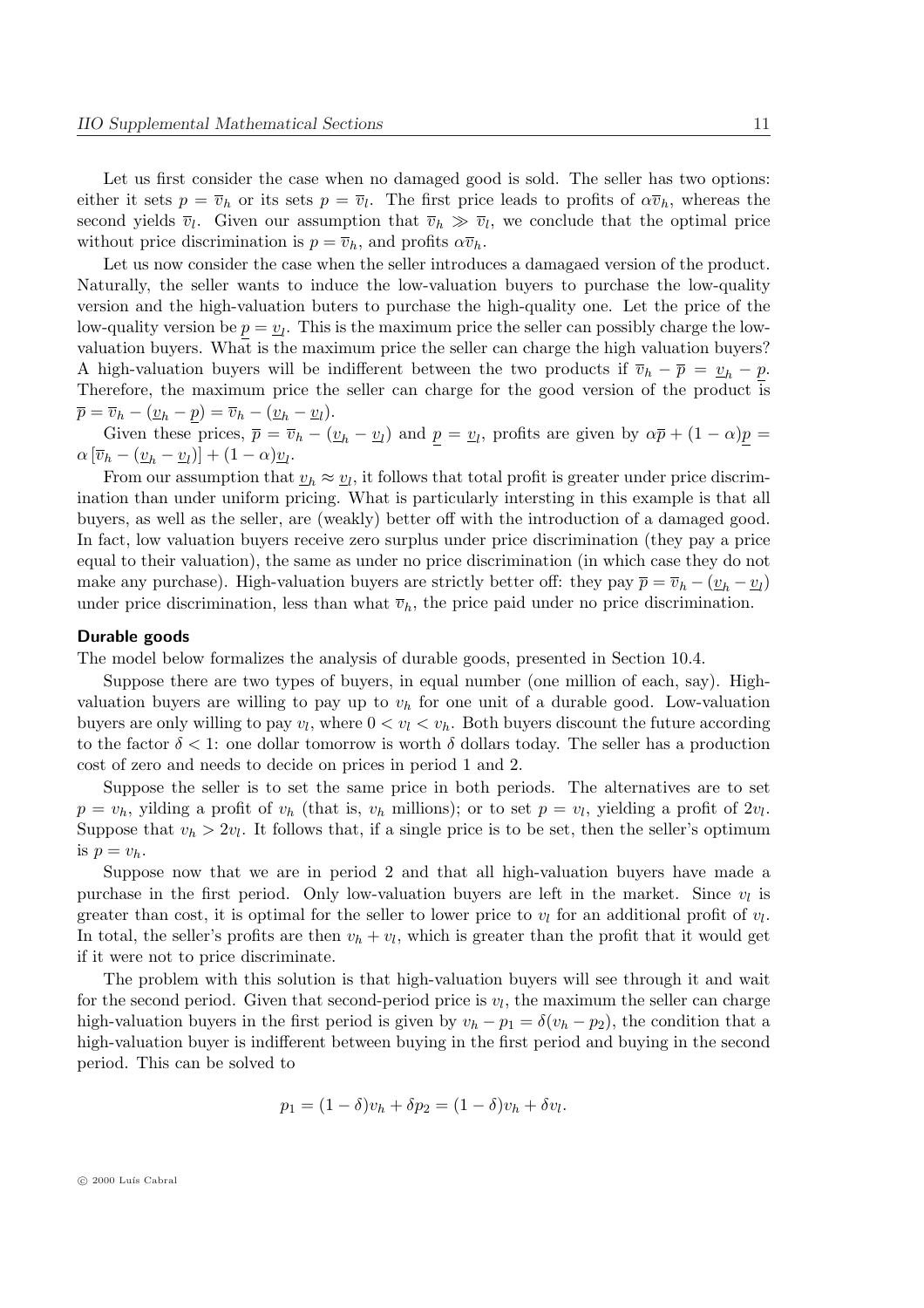Total profits are then given by  $(1 - \delta)v_h + \delta v_l + v_l$ . If the value of  $\delta$  is sufficiently close to 1, that is, if buyers are sufficiently patient, then the above expression is approximately equal to  $2v_l$ , which in turn is lower than monopoly profits under no price discrimination.

## 11 Vertical relations

## Two part tariff and efficiency

In Section 11.1, we show that the double-marginalization problem can be solved if the upstream firm can set a two-part tariff. Let us restate this problem in a more formal way. The manufacturer's profit is given by

$$
\pi_M = (w - c)D(p) + f.
$$

The manufacturer will set as a franchise fee the maximum that the retailer is willing to pay. This is given by the retailer's profit:

$$
f = (p - w)D(p).
$$

Substituting for  $f$  in the previous equation we get

$$
\pi_M = (w - c)D(p) + (p - w)D(p) = (p - c)D(p) = \pi_V(p).
$$

That is, the manufacturer's profit is effectively the profit of a vertically integrated firm,  $\pi_V(p)$ . The manufacturer should therefore set the w that induces the retailer to set the price that maximizes  $\pi_V(p)$ . This corresponds to  $w = c$ .

#### Retailer competition and optimal wholesale price

Section 11.2 in the text briefly explores the effect of retailer competition. Here we restate the same ideas in a more formal way.

In order to consider intermediate levels of competition, we introduce a slightly more general formulation than in the text above, one where the product sold by the two retailers is not homogeneous. Let the demand directed to retailer *i* be given by  $D(p_i, p_j)$ . The assumption that products are substitutes is that  $D_2$ , the derivative of D with respect to the second argument, is positive: if my rival increases its price, then my demand increases. The case of homogeneous product, considered above, corresponds to the limit when  $D_2$  is equal to  $D_1$  in absolute value, where  $D_1$  is the derivative of D with respect to the first argument.<sup>11</sup> By contrast, the case of little substitutability corresponds to  $D_2$  being close to zero.

As seen before, if fixed fees are possible, then the upstream firm's problem consists of maximizing total industry profits. These are given by

$$
\pi_V = D(p_1, p_2)(p_1 - c) + D(p_2, p_1)(p_2 - c),
$$

whereas  $R_i$ 's profits are

$$
\pi_i = D(p_i, p_j)(p_i - w_i) - f_i,
$$

<sup>&</sup>lt;sup>11</sup>Note however that  $D_2$  is positive, whereas  $D_1$  is negative.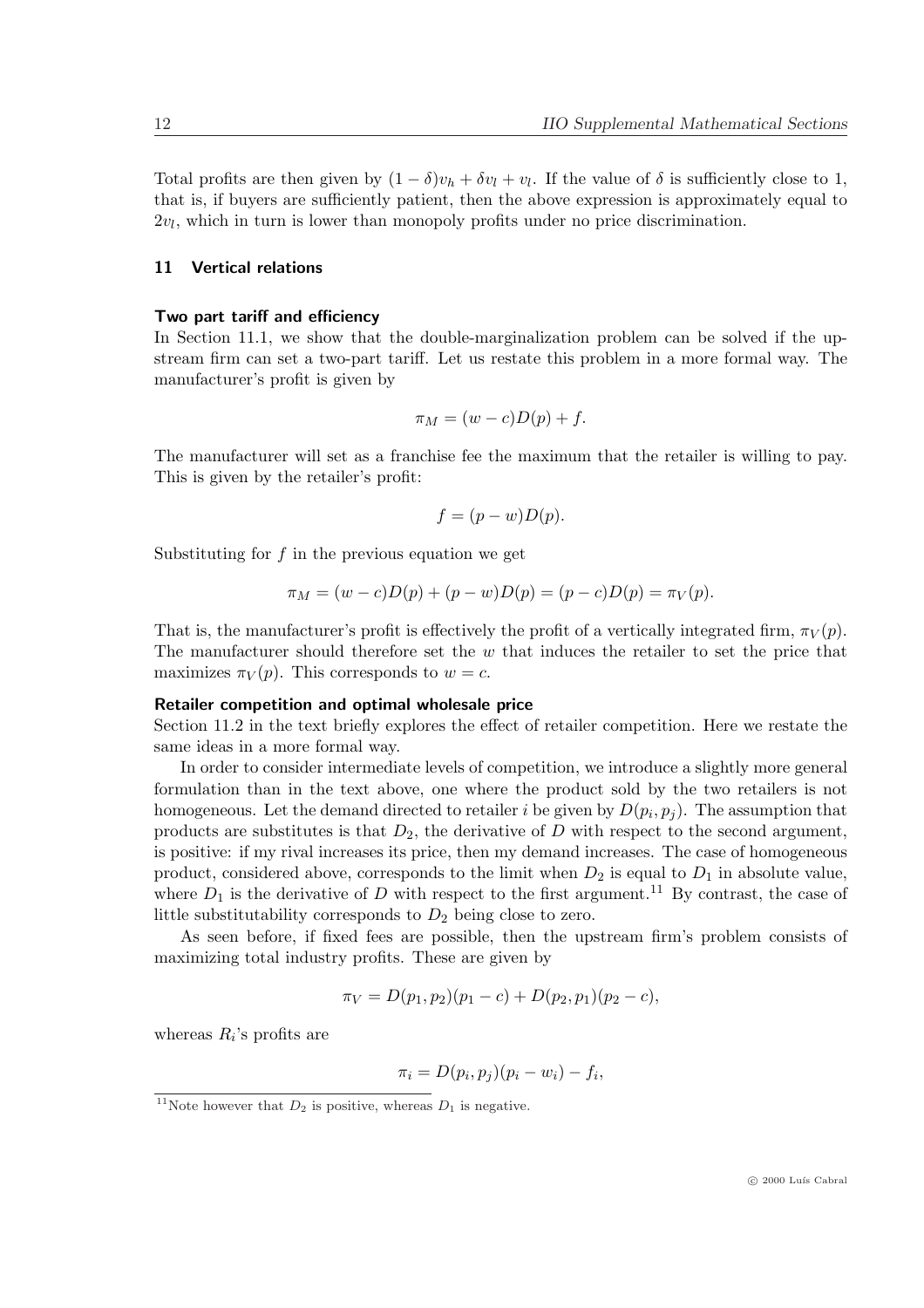where  $w_i$  and  $f_i$  are the wholesale price and the fixed fee paid by  $R_i$ , respectively. The firstorder condition for  $R_i$ 's profit maximization is

$$
\frac{\partial D(p_i, p_j)}{\partial p_i}(p_i - w) + D(p_i, p_j) = 0.
$$

In a symmetric equilibrium, this simplifies to

$$
D_1(p - w) + D = 0.\t(11.1)
$$

Likewise, in a symmetric equilibrium, the first-order condition for the maximization of total profits is

$$
D_1(p-c) + D + D_2(p-c) = 0.
$$
\n(11.2)

Comparing (11.1) with (11.2), we see that, at  $w = c$ , the latter includes the extra term  $D_2(p-c)$ . This implies that, at the point where (11.2) is satisfied  $(p = p^M)$ , the left-hand side of (11.1) is negative. This in turn implies that, starting from  $p^M$  and  $w = c$ , an individual firm would have an incentive to reduce price. In order to counteract that incentive, M should set  $w > c$ , to the point where

$$
D_1(p^M - w) + D = 0,
$$

so that each downstream firm will want to set price at the monopoly level.

In this formulation, the degree of competition is proportional to the degree of substitutability across products. Specifically, the greater  $D_2$ , the greater the degree of competition (the more a change in the price set by  $R_i$  (that is,  $p_i$ ) will affect the demand for  $R_j$ 's product (that is,  $D(p_i, p_i)$ ). Comparing (11.1) and (11.2), we see that a higher  $D_2$  implies a greater gap between  $R_i$ 's first-order condition and M's first-order condition. As a result, when  $D_2$  is higher, w must be higher in order to induce the downstream firms to set  $p = p^M$ . We thus conclude that the greater the degree of retail competition, the greater the optimal wholesale price.

#### Investment externalities and indirect control

The model below formalizes the ideas discussed in Sections 11.3 and 11.4.

Let demand for retailer  $R_i$  be given by  $D(p_i, p_j, s_i, s_j)$ .  $s_i$  is an investment by  $R_i$  that increases demand (advertising, sales service, etc.). We assume that both  $D_3 > 0$  and  $D_4 > 0$ , that is,  $R_i$ 's sales effort increases both its demand and that of its rival.<sup>12</sup>

 $R_i$ 's profit is given by  $\pi_i = D(p_i, p_j, s_i, s_j)(p_i - w_i) - s_i - f_i$ . In a symmetric equilibrium, the first-order condition for the maximization of  $\pi_i$  with respect to  $s_i$  is

$$
D_3(p - w) = 1.
$$
\n(11.3)

Total industry profits, in turn, are given by  $D(p_i, p_j, s_i, s_j)(p_i - c) + D(p_j, p_i, s_j, s_i)$  $(p_i - c) - s_i - s_j$ . In a symmetric equilibrium, the first-order condition for the maximization of total profits with respect to  $s_i$  is

$$
(D_3 + D_4)(p - c) = 1.
$$
\n(11.4)

 $^{12}D_i$  denotes the derivative of D with respect to the *i*th argument.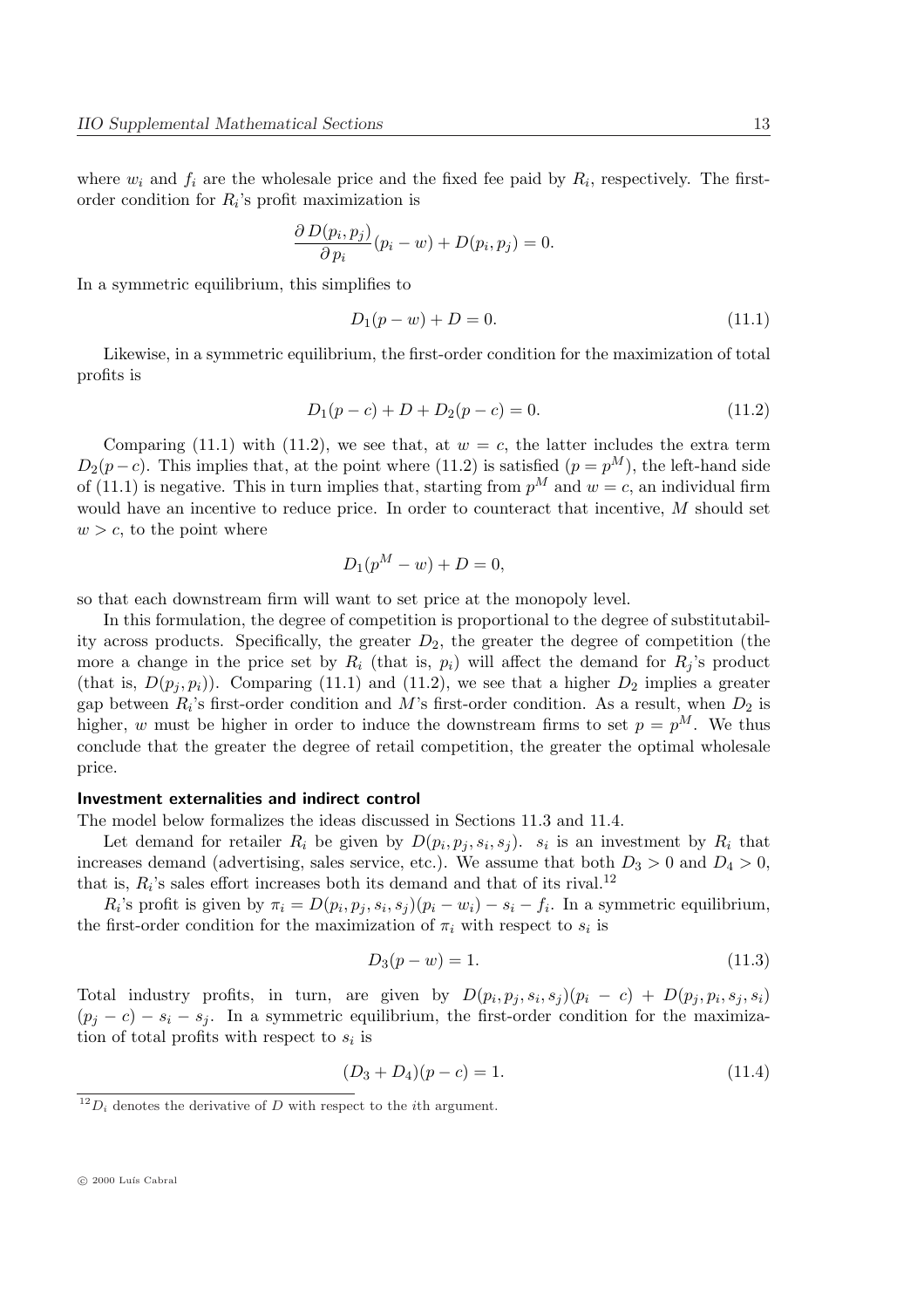Suppose that  $D_2 = 0$ , that is, there is no price competition between downstream firms. The optimal wholesale price, in terms of inducing optimal pricing by downstream firms, is then  $w = c$ . Comparison of (11.3) to (11.4) shows that, if  $w = c$ , then there is a difference between the firm-level and the industry-level first-order conditions. At the privately optimal level of s (given by  $(11.3)$ ) the left-hand side of  $(11.4)$  is greater than one: a higher level of s would be desirable.

The model above also formalizes the ideas presented in Section 11.4. Consider again the case when demand for  $R_i$  is given by  $D(p_i, p_j, s_i, s_j)$ . Suppose now that  $D_4 = 0$ , so that there are no externalities with respect to the level of  $s_i$ . The first-order condition for the maximization of  $\pi_i$  with respect to  $p_i$  will look similar to (11.1), whereas the corresponding condition for total profits will be like (11.2). If price competition is very intense, that is, if  $D_1 \approx -D_2$ , realignment of private and collective incentives implies that w be set at a level close to  $p^M$ . But then the left-hand side of (11.3) will be very small, in particular, smaller than the left-hand side of (11.4) even if  $D_4 = 0$ .

#### Contract renegotiation

The analysis we have developed so far is subject to a crucial caveat: we have implicitly assumed that the upstream firm can commit to a fixed set of contracts with each downstream firm. Suppose, however, that this is not the case. In particular, suppose that the manufacturer initially agrees with the retailers on the optimal contract  $(f^*, w^*)$ . Moreover, assume that the degree of retail competition is not as extreme as Bertrand competition, so that the optimal wholesale price is below monopoly price and the fixed fee is strictly positive.

What will happen if the manufacturer can secretly offer each retailer  $R_i$  the possibility of renegotiating its contract? The manufacturer could then approach retailer  $R_1$  and argue along the following lines: Now that M and  $R_2$  have agreed on a contract with a positive fixed fee  $f^*$  and a wholesale price  $w^*$  close to  $p^M$  (the same as M and  $R_1$  initially agreed), there are mutual gains from  $M$  and  $R_1$  renegotiating their agreement. The new deal would correspond to a lower wholesale price and a higher fixed fee. Under this new deal  $R_1$  increases profit and so does  $M$ . How is it possible that both  $M$  and  $R_1$  become better off if the initial set of contracts maximizes total profits? Clearly, it must be the case that  $R_2$  becomes worse off, and in fact such is the case: by paying a lower wholesale price,  $R_1$  will decrease price and steal market share from  $R_2$ . While this reduces  $R_2$ 's profit, the fixed fee it has to pay is still  $f^*$ , so M does not suffer from  $R_2$ 's profit reduction.

But would  $R_1$  accept such an offer? In fact, one thing that  $R_1$  might conjecture is that after renegotiating this contract and promising to pay  $M$  a higher fixed fee,  $M$  will then approach  $R_2$ and attempt to renegotiate that contract as well, in which case the renegotiated deal proposed by M is not so attractive to  $R_1$ . This type of reasoning will only stop at an equilibrium in which downstream firms know that it is not in the interest of  $M$  to renegotiate any of the deals. It can be shown that this equilibrium corresponds to a wholesale price lower than  $w^*$ , and, consequently, a lower profit level for  $M$ .<sup>13</sup>

In order for a set of contracts to be an equilibrium, it must be that there is no mutual gain

<sup>&</sup>lt;sup>13</sup>Hart, Oliver, and Jean Tirole, "Vertical Integration and Market Foreclosure," Brookings Papers on Economic Activity (Microeconomics), 205–276, 1990.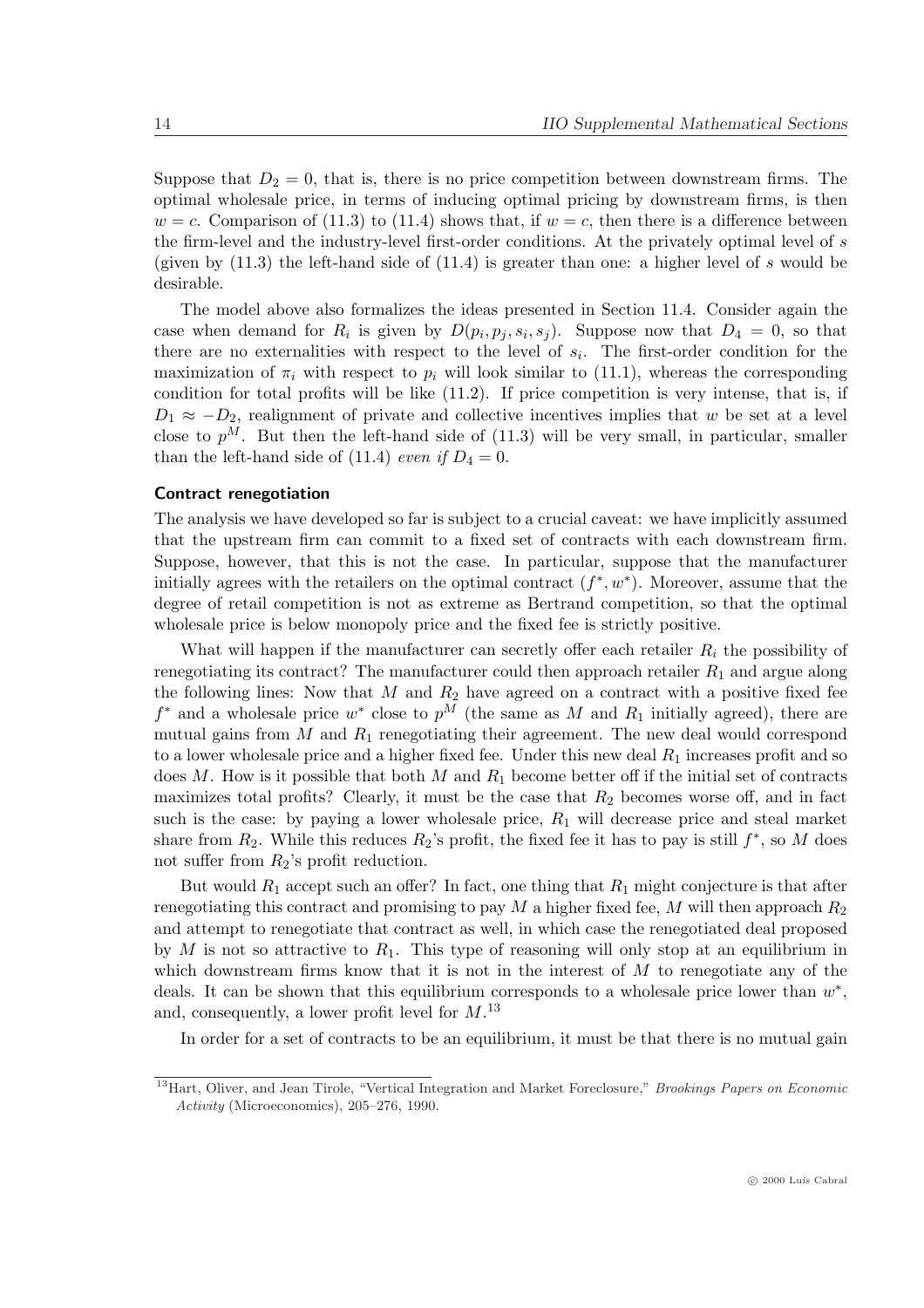from renegotiation for the manufacturer,  $M$ , and each retailer  $R_i$ . M's profits are given by

$$
\pi_M = D(p_i, p_j)(w_i - c) + D(p_j, p_i)(w_j - c) + f_i + f_j.
$$

 $R_i$ 's profits, in turn, are given by

$$
\pi_i = D(p_i, p_j)(p_i - w_i) - f_i,
$$

and so

$$
\pi_M + \pi_i = D(p_i, p_j)(p_i - c) + D(p_j, p_i)(w_j - c) + f_j.
$$

The condition that there is no room for M and  $R_i$  to jointly improve their profits (given the contract signed between M and  $R_i$ ) is that the derivative of  $\pi_M + \pi_i$  with respect to  $p_i$  be zero. Notice that, strictly speaking, what M and  $R_i$  would be negotiating is the value of  $w_i$ , not the value of  $p_i$ . But since different values of  $w_i$  lead to different values of  $p_i$ , we may as well assume that M and  $R_i$  agree directly on the value of  $p_i$ . In a symmetric equilibrium  $(p_i = p_j = p, w_i = w_j = w)$ , the condition that  $\partial(\pi_M + \pi_i)/\partial p_i = 0$  becomes

$$
D_1(p-c) + D + D_2(w-c) = 0.
$$
\n(11.5)

Notice the contrast between (11.5) and (11.2). Since  $w < p$ , the third term in (11.5) is lower than the third term in (11.2). Since, by definition, (11.2) is satisfied for  $p = p<sup>M</sup>$ , the left-hand side of (11.5) is negative for  $p = p^M$ : M and  $R_i$  would increase their joint profits by decreasing  $p_i$ . In order for (11.5) to be satisfied, it must be  $p < p^M$  (so that the first term is less negative than with  $p = p^M$ ).

In the above "renotiation-proof" equilibrium, the upstream firm is victim of a sort of "curse": The reason why  $M$  offers the downstream firms the possibility to renegotiate contracts is that by doing so it can increase profits. But, as a result of this, the upstream firm ends up making less profits than it would by simply offering  $f^*$  and  $w^*$ . In other words, if the upstream firm could commit not to renegotiate its original contracts, then it would be better off.<sup>14</sup>

One solution to the manufacturer's commitment problem is given by Resale Price Maintenance (RPM), whereby the manufacturer imposes a minimum price on retailers. Under RPM, the incentives for renegotiation cease to exist. In fact, as we saw in the previous section, renegotiation would imply setting a lower wholesale price, a higher fixed fee, and (implicitly) a lower retail price.<sup>15</sup> But with RPM such new contract would not work.<sup>16</sup>

Why can the manufacturer commit to RPM and not to a set of contracts with retailers? The reason lies in that a retail price is more easily observable than a contract between manufacturer and retailer. In other words, the manufacturer could include in its contract with retailer  $R_1$  the

 $14$ Notice the analogy between the manufacturer's problem and the problem faced by a durable good's monopolist (considered in the previous chapter): in both cases lack of commitment not to renegotiate terms of sale results in a worse outcome.

<sup>&</sup>lt;sup>15</sup>We say "implicitly" because the two-part contract does not directly specify a retail price. However, a retail price reduction is required if the contract is to benefit the retailer.

<sup>&</sup>lt;sup>16</sup>This idea was put forward by O'Brien, Daniel P, and Greg Shaffer, "Vertical Control With Bilateral Contracts," Rand Journal of Economics 23 (1992), 299–308.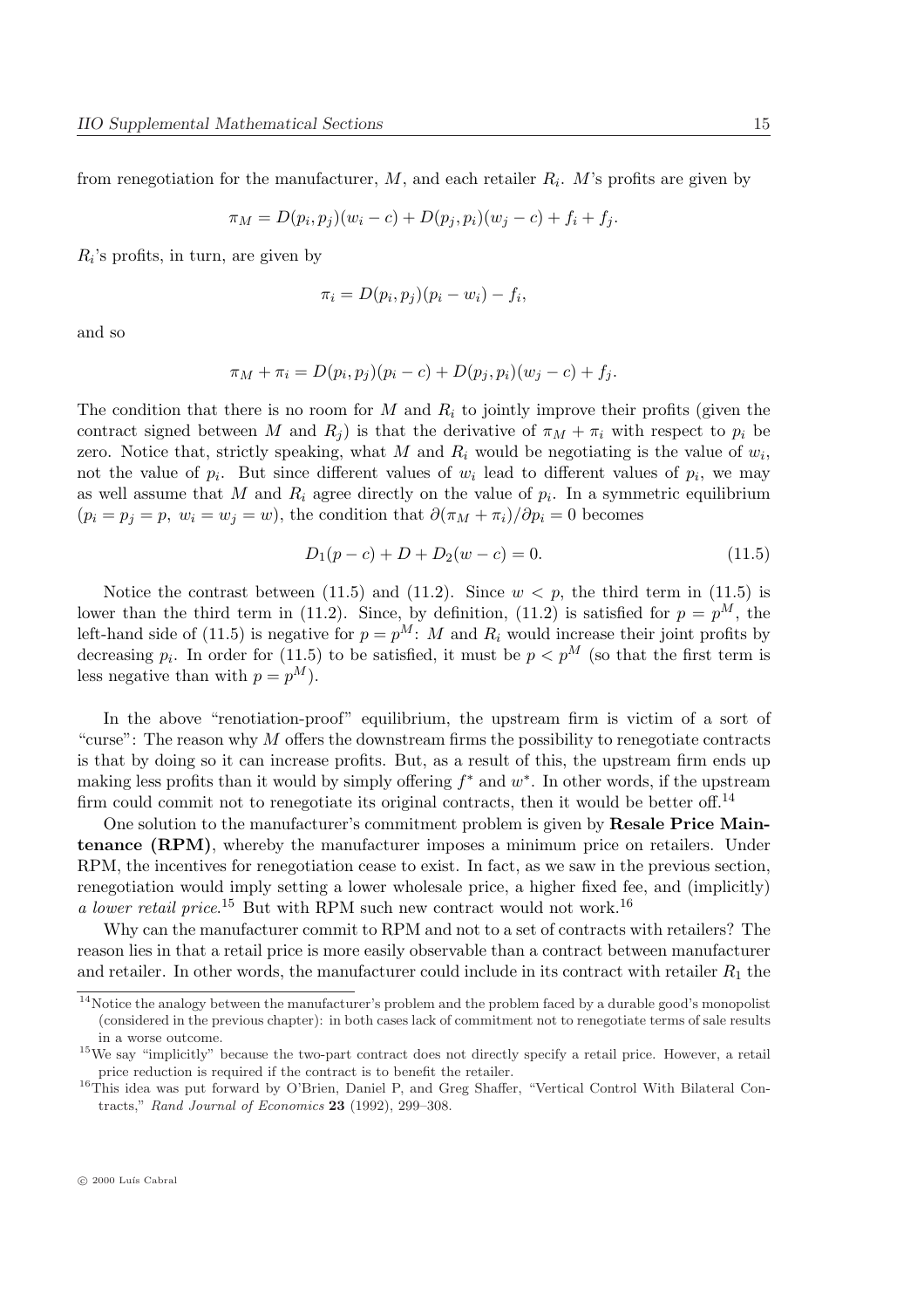clause that "no retailer will set a price below  $p^M$ ." If retailer  $R_2$  violates this clause,  $R_1$  will in principle be able to observe it. However, observing a change in  $f_2$  and  $w_2$ , the fixed fee and the wholesale price paid by  $R_2$  to the manufacturer, is more problematic—the scope for secret contract renegotiation is greater than the scope for evading an industry-wide "regulation."

RPM is not the only way of solving the upstream firm's commitment problem. An alternative is to award exclusive territories. This is a vertical restraint whereby each retailer is allocated a given territory that other retailers have no access to. For example, car manufacturers have an exclusive dealer in each European country. The German Fiat dealer, for instance, is not allowed to sell cars in France.

An exclusive territory solves the commitment problem. It allows the manufacturer to go back to the previous solution  $(f = \pi^m, w = c)$  and suggest that each retailer  $R_i$  set  $p = p^M$ . This would indeed be the retailer's optimal choice, for it knows that, by contractual agreement, there won't be any competition at the retail level: the retailer is, effectively, a monopolist with marginal cost  $w = c$ , and thus setting the monopoly price  $p^{M}$  is indeed its optimal choice.<sup>17</sup>

To summarize: If the manufacturer is unable to commit to fixed contractual terms with each retailer, then the manufacturer's market power is dissipated in contract renegotiation and dowstream competition. Vertical restraints such as RPM or exclusive territories allow the manufacturer to recover its market power.

## 12 Product differentiation

#### Hotelling equilibrium

Section 12.2 presents the Hotelling model in a graphical way. We now derive the same results algebraically.

We begin with a derivation of Firm 1's demand curve. For generic prices  $(p_1, p_2)$ , the indifferent consumer's location  $x$  is given by

$$
p_1 + tx = p_2 + t(1 - x)
$$

or

$$
x = \frac{1}{2} + \frac{p_2 - p_1}{2t}
$$

As seen in the text, Firm 1's demand is given by all consumers to the left of the consumer located at  $x$ , that is

$$
d_1 = x = \frac{1}{2} + \frac{p_2 - p_1}{2t}
$$

(As expected,  $p_1 = p_2$  implies  $d_1 = \frac{1}{2}$  $(\frac{1}{2})$ Firm 1's profit is given by

$$
\pi_1 = (p_1 - c) \left( \frac{1}{2} + \frac{p_2 - p_1}{2t} \right).
$$

 $17\text{As}$  in the case of double marginalization, vertical integration would also solve the problem. In fact, vertical integration always solves the incentive problems in downstream pricing. Vertical integration does not take place more frequently because there are also negative incentive problems resulting from large, integrated firms. See Chapter 3.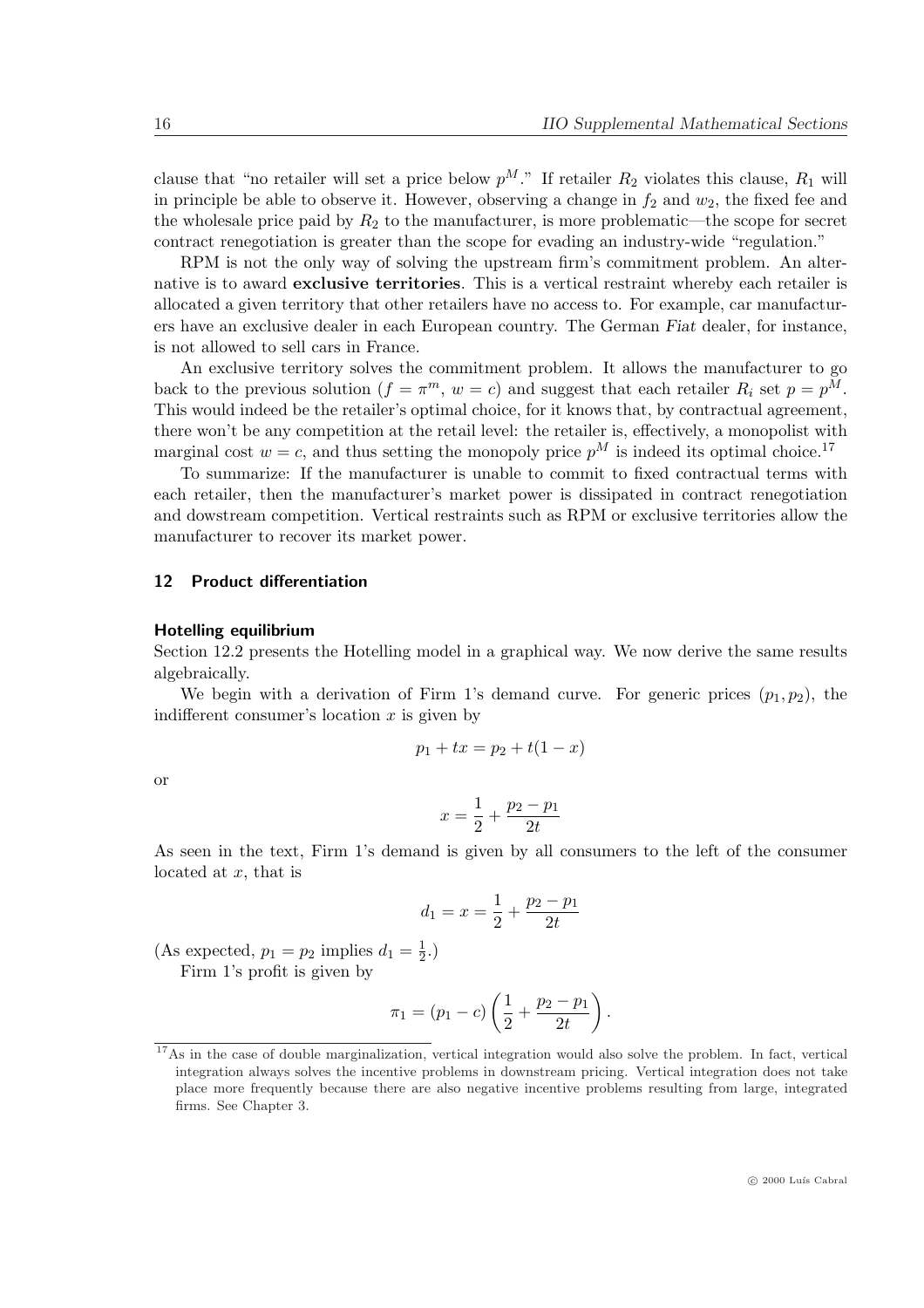The first-order condition for profit maximization,  $\frac{\partial \pi_1}{\partial p_1} = 0$ , implies

$$
\frac{1}{2} + \frac{p_2 - p_1}{2t} - (p_1 - c)\frac{1}{2t} = 0.
$$

Solving for  $p_1$ , we get

$$
p_1 = \frac{c+t}{2} + \frac{p_2}{2},
$$

which is Firm 1's reaction function. At a symmetric equilibrium,  $p_1 = p_2 = p^N$ , where  $p^N$  is given by

$$
p^N = \frac{c+t}{2} + \frac{p^N}{2},
$$

or simply

$$
p^N = c + t.
$$

#### Product positioning

Below, we formalize the main ideas in Section 12.3.

The direct and the strategic effects can be derived algebraically as follows. Let  $(p_1(l_1, l_2), p_2(l_1, l_2))$ be the equilibrium of the second stage (pricing) game. Notice that equilibrium prices depend on locations. Substituting these equilibrium prices on Firm 1's profit function, we get Firm 1's profit as a function of locations:

$$
\pi_1 = \pi_1(l_1, l_2, p_1(l_1, l_2), p_2(l_1, l_2)).
$$

How does Firm 1's profit vary when  $l_1$  varies? Notice that an increase in  $l_1$  means moving closer to Firm 2 (given our assumption regarding relative locations).

$$
\frac{d \pi_1}{d l_1} = \frac{\partial \pi_1}{\partial l_1} + \frac{\partial \pi_1}{\partial p_1} \frac{\partial p_1}{\partial l_1} + \frac{\partial \pi_1}{\partial p_2} \frac{\partial p_2}{\partial l_1}
$$

$$
= \frac{\partial \pi_1}{\partial l_1} + \frac{\partial \pi_1}{\partial p_2} \frac{\partial p_2}{\partial l_1}.
$$

In equilibrium, Firm 1 chooses an optimal price, and so it must be that  $\partial \pi_1/\partial p_1$  is zero. This implies that the second term in the first equality is zero, leaving us with two terms. These two terms correspond to the direct and the strategic effects, respectively. It can be shown that the first term is positive. In fact, we have done so based on Figure 12.4. The first part of the second term is positive:  $\partial \pi_1/\partial p_2 > 0$ . This is quite general and intuitive: given that the products are substitutes, Firm 1 gains when Firm 2 increases its price. Finally, the second part of the second term is normally negative:  $\partial p_2/\partial l_1 < 0$ . The idea is that locating closer to Firm 2 makes the latter price more aggressively, resulting in a lower equilibrium price. Together, these two inequalities combine into a negative strategic effect.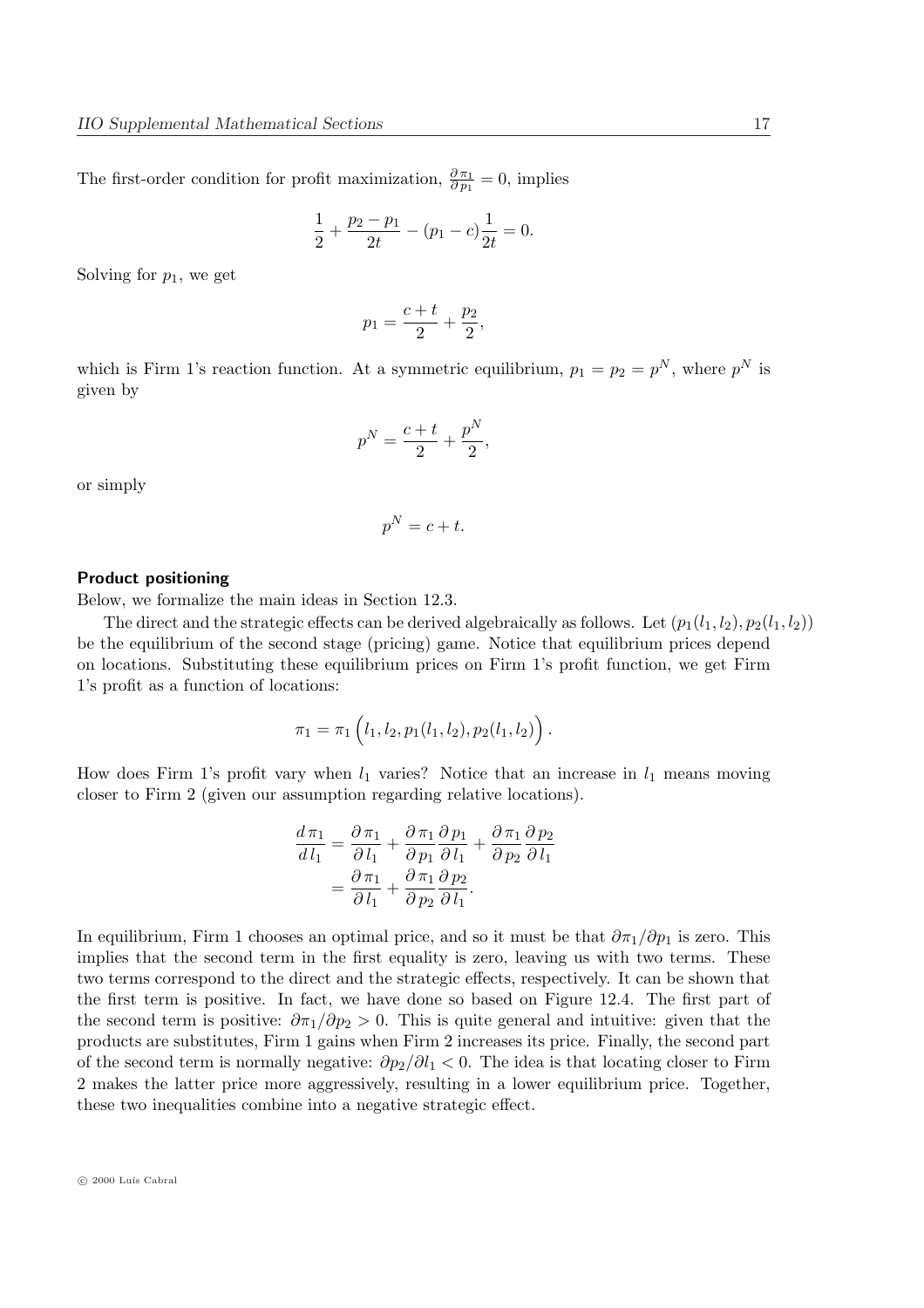## 13 Advertising

#### Advertising as a signal

The model below formalizes the discussion in the second part of Section 13.1.

Consider the following simple model of advertising as a signal.<sup>18</sup> A firm launches a new product. From the consumers' perspective, the product can be of high quality or low quality (with equal probability). Consumers do not know the firm's product quality until after buying the product. Moreover, consumers are willing to pay  $\overline{v}$  for a high-quality product and v for a low-quality product. Finally, suppose that production cost is given by  $c$  and that

$$
\overline{v} > c > \frac{1}{4}\underline{v} + \frac{3}{4}\overline{v}.\tag{13.1}
$$

Because of the second inequality, if consumers have no information about the firm's quality, then no sale will take place. In fact, the expected willingness to pay (the maximum price a firm will be able to charge in the first period) is  $(v + \overline{v})/2$ . If the firm's quality is high, then even by charging this price in the first period it would only get a total revenue of  $(\nu + \overline{\nu})/2 + \overline{\nu}$ (after the first period, consumers learn that the firm's product is of high quality, and are thus willing to pay  $\bar{v}$  in the second period). But (13.1) implies that this revenue is not sufficient to cover total production costs, 2c. The same reasoning would apply (even more strongly) in the case when the firm's quality is low.

Now enter advertising. Suppose that, if the firm's quality is high, then it spends  $a^* = \overline{v} - c$ on advertising. If, instead, the firm's quality is low, then it spends zero on advertising. Given this strategy, consumers should conclude that advertising means the firm's product is of high quality; accordingly, consumers should be willing to pay  $\overline{v}$ . Zero advertising, by contrast, implies that the firm's product is of low quality; accordingly, consumers should be willing to pay  $\underline{v}$ .

Can this be an equilibrium? In other words, is the firm choosing an optimal strategy? If the firm's product is of high quality, then, in equilibrium, it receives a profit of  $\overline{v} - c - a^*$  in the first period and  $\overline{v} - c$  in the second period. Since  $a^* = \overline{v} - c$ , this adds up to a total of  $\overline{v}$  − c, which is positive (first inequality in (13.1)). If the firm were to choose a different level of advertising, including  $a = 0$ , then consumers would believe the firm to be of low quality.<sup>19</sup> The maximum price it would be able to sell is v. Its total profit would thus be  $v - c + \overline{v} - c$ , which is lower than  $\overline{v} - c$ , the total profit it gets by setting  $a = a^*$ .

Consider now the case when the firm's product is of low quality. In equilibrium it gets zero profit: if  $a = 0$ , then no price above cost would convince consumers to buy the product. The alternative is to spend  $a = a^*$ , thus (erroneously) convincing consumers that the product is of high quality. Under this scenario, the firm would be able to sell for  $\bar{v}$  in the first period. Eventually, consumers would learn that the product is of low quality, which implies that

<sup>&</sup>lt;sup>18</sup>This model is a simplified version of Kihlstrom, Richard E, and Michael H Riordan, "Advertising as a Signal," Journal of Political Economy 92 (1984), 417–450, who in turn extend seminal work by R. Nelson, op. cit.). See also Migrom and Roberts, op. cit.

<sup>&</sup>lt;sup>19</sup>Since, in equilibrium, only the levels  $a = 0$  and  $a = a^*$  are observed, there is no particular consumer "belief" that needs to be imposed when the firm chooses a different value of a. We assume that consumers believe the firm's product to be of low quality.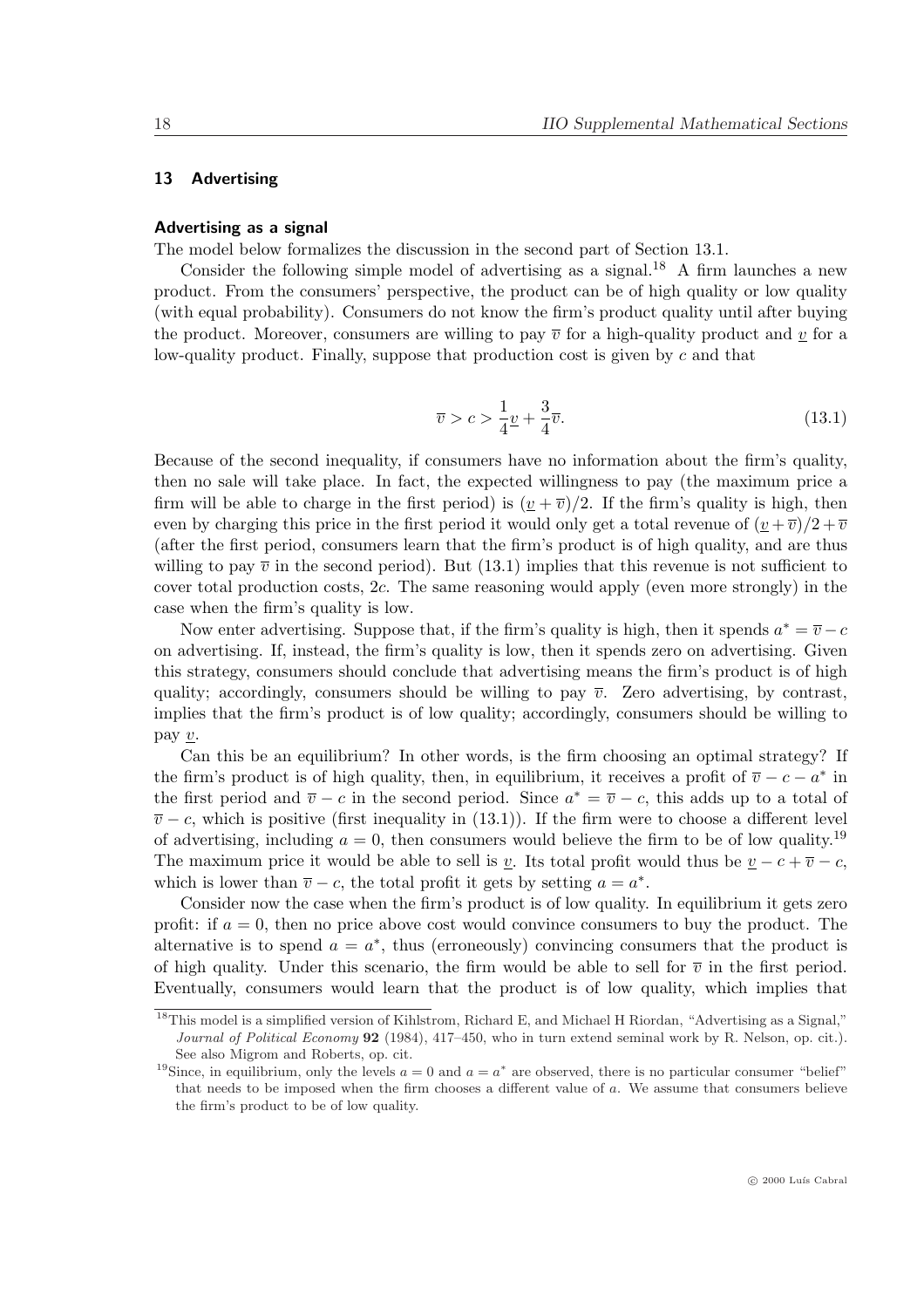second period profits are zero. Total profit would thus be given by first period profit, that is,  $\overline{v} - c - a^*$ , which is equal to zero. We conclude that the firm can do no better than the equilibrium strategy, both when its quality is high and when its quality is low: the equilibrium strategy is indeed an equilibrium strategy.

#### The Dorfman-Steiner formula

In what follows, we derive Equation 13.1. Assuming constant marginal cost  $c$ , the firm's profit function is given by

$$
(p-c)D(p,a)-a,
$$

where  $D$ , the demand curve, is a function of price and advertising expenditures (in  $\hat{\mathcal{S}}$ ). The first-order conditions for profit maximizationa are given by  $\partial \pi / \partial p = 0$  and  $\partial \pi / \partial a = 0$ :

$$
q + (p - c)\frac{\partial D}{\partial p} = 0
$$

$$
(p - c)\frac{\partial D}{\partial a} - 1 = 0.
$$

These equations can be transfored into

$$
\frac{1}{p}(p-c)\frac{\partial D}{\partial p} = -\frac{q}{p}
$$

$$
\left(\frac{a}{pq}\right)(p-c)\frac{\partial D}{\partial a}\frac{a}{pq},
$$

or simply

$$
\frac{p-c}{p} = \frac{1}{-\frac{\partial D}{\partial p}\frac{p}{q}} = \frac{1}{\epsilon}
$$

$$
\frac{a}{R} \equiv \frac{a}{pq} = \left(\frac{p-c}{p}\right) \left(\frac{\partial D}{\partial a}\frac{a}{q}\right).
$$

Together, the above equations imply (13.1).

## 14 Entry costs, market structure, and welfare

#### Derivation of Equation 14.1

Let the inverse demand curve be given by

$$
P = a - Q/S.
$$

S is a measure of market size. If the only difference between market A and market B is that the latter is twice the size of the first, then the demand curve in market  $B$  is as in  $A$  but with a value of  $S$  that is twice that of market  $A$ 's.

Each firm's profit, in case it enters the market, is given by

$$
\Pi = Pq_i - F - cq_i = (a - Q/S - c)q_i - F.
$$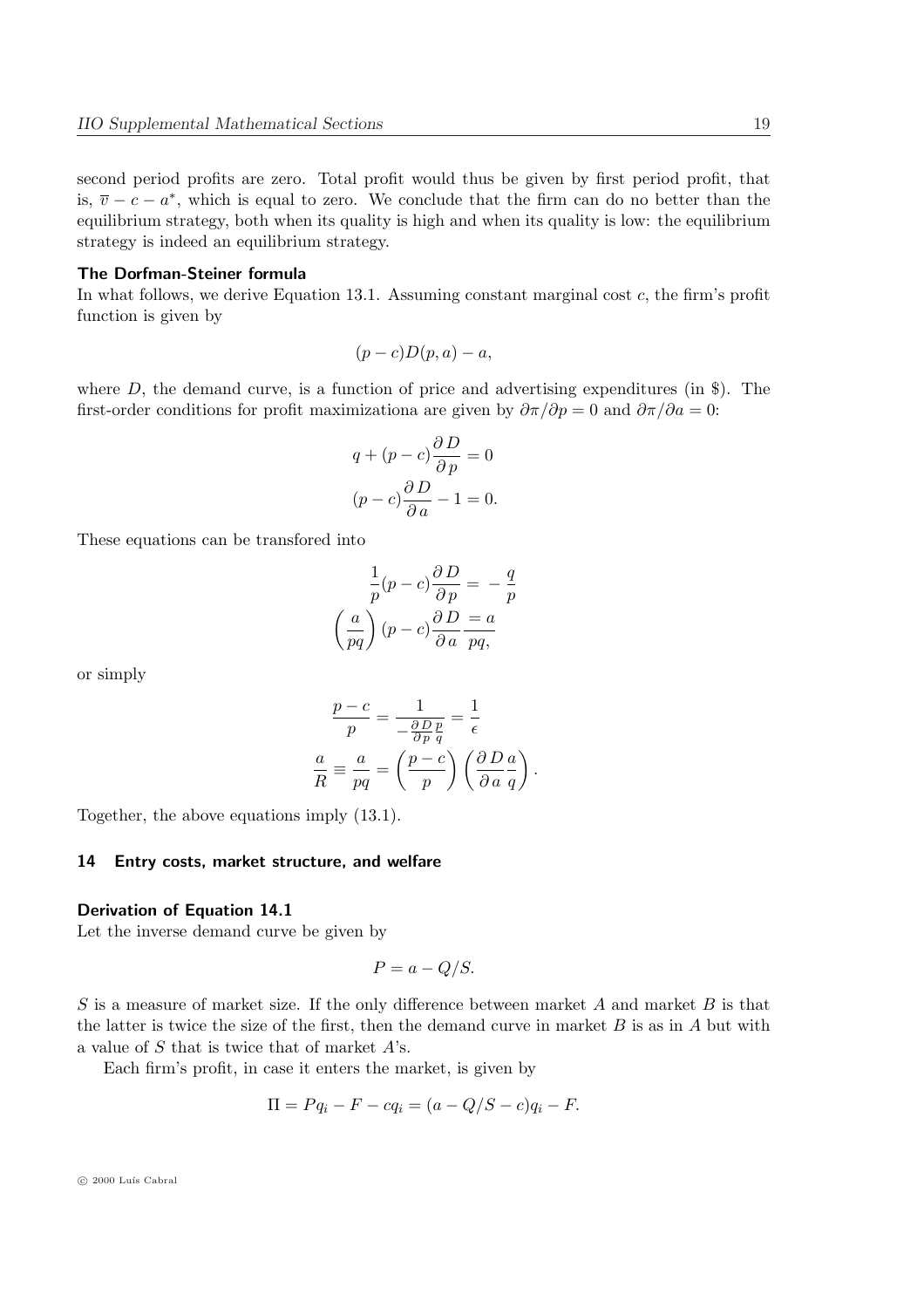The first-order condition for profit maximization is

$$
a - Q/S - c - q_i/S = 0
$$

In a symmetric equilibrium, we have  $q_i = q = Q/n$ , where n is the number of active firms. It follows that

$$
a-nq/S-q/S=0,
$$

or

$$
q = \frac{a-c}{n+1}S.
$$

Equilibrium price is given by

$$
p = a - nq/S
$$

$$
= a - n\frac{a - c}{n + 1}.
$$

Substituting in the profit function, we get

$$
\Pi(n) = (p - c)q - F
$$
\n
$$
= \left(a - n\frac{a - c}{n + 1} - c\right) S \frac{a - c}{n + 1} - F
$$
\n
$$
= \frac{a - c}{n + 1} S \frac{a - c}{n + 1} - F
$$
\n
$$
= S \left(\frac{a - c}{n + 1}\right)^2 - F.
$$

#### Free entry and welfare

The model below formalizes the discussion in Section 14.3. Suppose that the inverse demand function is given by  $P(Q)$  and that each firm's cost function is  $C(q)$  (this generalizes the case considered in the text). Finally, assume that firms decide sequentially whether or not to enter the industry.

The question we are trying to address is the relation between the optimal number of firms,  $n^*$ , and the equilibrium number of firms,  $\hat{n}$ .

The optimal number of firms maximizes total welfare, which is given by

$$
W(n) \equiv \int_0^{nq_n} P(x)dx - nC(q_n) - nF,
$$
\n(14.1)

where, as before, n is the number of firms and  $q_n$  each firm's output (given that there are n active firms).

The effect of additional entry on welfare is given by

$$
W'(n) = P(nq_n) \left( n \frac{\partial q_n}{\partial n} + q_n \right) - C(q_n) - nMC(q_n) \frac{\partial q_n}{\partial n}.
$$

 $\odot$  2000 Luís Cabral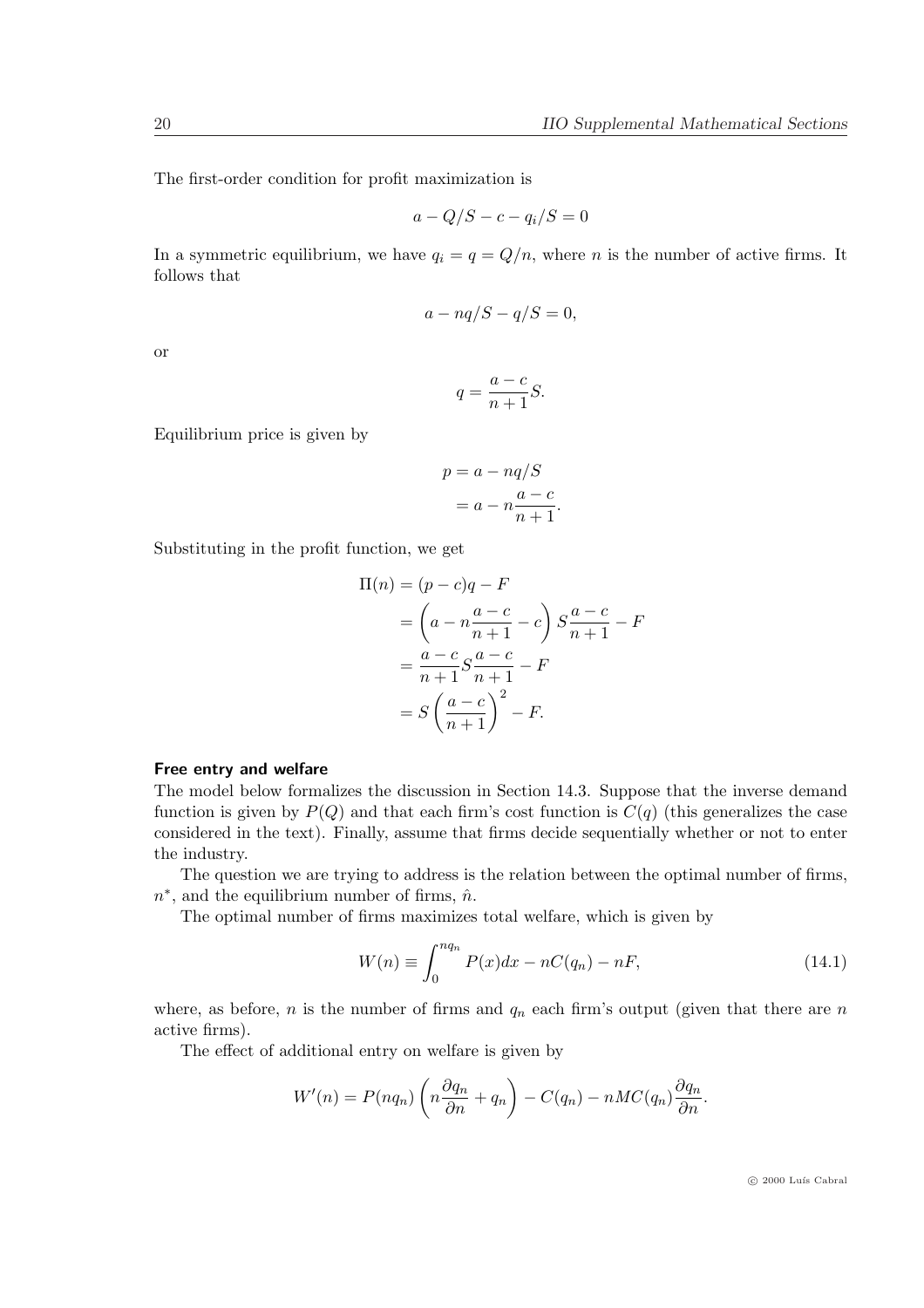The equilibrium number of firms,  $\hat{n}$ , is given by the zero-profit condition

$$
P(\hat{n}q_{\hat{n}})q_{\hat{n}} - C(q_{\hat{n}}) = 0.
$$

Substituting this in (14.1), we get

$$
W'(\hat{n}) = \hat{n} \left( P(\hat{n}q_{\hat{n}}) - MC(q_{\hat{n}}) \right) \frac{\partial q_n}{\partial n}.
$$
\n(14.2)

We conclude that, if margins are positive  $(P > MC)$  and there is a business stealing effect  $(\partial q_n/\partial n < 0)$ , then, at the equilibrium level of entry, further entry would reduce social welfare; and, conversely, less entry would increase welfare. In other words, there is excessive entry in equilibrium.

Notice that, by using differential calculus, this result abstracts from the fact that  $n$  must be an integer value. When this problem is taken into consideration, examples may be found where there is insufficient entry in equilibrium, For example, suppose that marginal cost is constant and that duopoly price is equal to marginal cost (Bertrand competition). In this case, even if the entry cost is very small, the equilibrium number of firms is just one. However, if the entry cost is indeed very small, then society would be better off with a second competitor.

#### 15 Strategic behavior, entry and exit

#### Deterrence by capacity expansion

Section 15.1 develops the idea of entry deterrence by capacity expansion. Below we present a more detailed, formal analysis of that problem

Assume first that Firm 2's cost of entry is very small. Then Firm 1 knows that no matter what output level it sets (within reasonable limits), Firm 2 will enter.<sup>20</sup> What is, then, Firm 1's optimal output?

Firm 1 knows that Firm 2 will choose an optimal output given Firm 1's preset output *level.* Specifically, Firm 1 anticipates that Firm 2 will choose  $q_2 = q_2^*(q_1)$ , where  $q_2^*(q_1)$  is Firm 2's reaction function as in the Cournot model. In fact, as we saw in Chapter 7,  $q_2^*(q_1)$ gives Firm 2's optimal output given Firm 1's output. Figure 4 depicts this function. It also depicts some of Firm 1's **isoprofit curves** in the map  $(q_1, q_2)$ . Firm 1's  $\pi'_1$  isoprofit curve, for example, includes all pairs  $(q_1, q_2)$  such that Firm 1's profits are equal to  $\pi'_1$ , and likewise for  $\pi_1''$  and  $\pi_1'''$ . Notice that Firm 1's profits are decreasing in its rivals output, so  $\pi_1' > \pi_1'' > \pi_1'''$ . Firm 1's optimal strategy is therefore to choose the point along Firm 2's reaction curve that is associated with the highest level of  $\pi_1$ . This is given by point  $q_1^S$ , the point at which an isoprofit curve is tangent to Firm 2's reaction curve. This equilibrium is known as the Stackelberg  $\rm equilibrium.^{21}$ 

Consider now the case when Firm 2 must pay an entry cost  $E$  before entering. Upon observing Firm 1's output level, Firm 2 will compare the entry cost to the prospective equilibrium profit in case it enters. The higher Firm 1's output, the lower Firm 2's expected payoff

 $^{20}$ Specifically, assuming that firms have the same constant marginal cost, Firm 2 enter unless Firm 1 chooses an output greater than the output under perfect competition.

<sup>&</sup>lt;sup>21</sup>Stackelberg was the first to propose a variant of the Cournot model in which decisions are taken sequentially rather than simultaneously. See von Stackelberg, H, Marktform und Gleichgewicht, Vienna: Springer, 1934.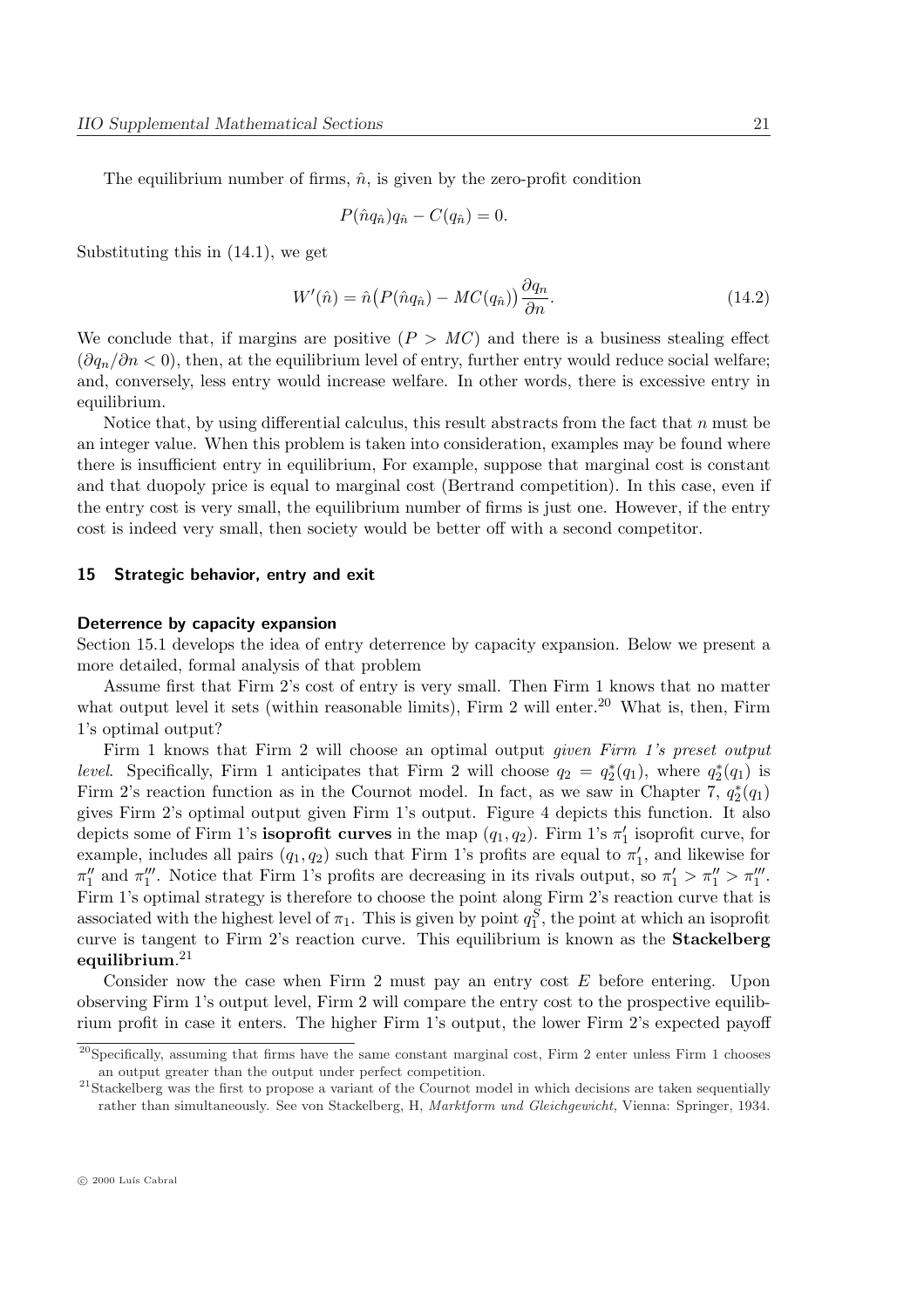



Figure 5: Reaction curve with entry costs.

from entring (cf Exercise 15.6.b). Let  $q_1^L$  be the level of Firm 1's output such that Firm 2 is indifferent between entering and not entering, that is,  $q_1^L$  is such that  $\pi_2\left(q_1^L, q_2^*(q_1^L)\right) = E$ .

Assume that, when Firm 2 is indifferent between entering and not entering, it prefers not to enter. We can then plot Firm 2's new reaction curve to Firm 1's output choice, including not only its choice of output but its entry decision as well. Figure 5 depicts this new reaction curve. For values of  $q_1$  lower than  $q_1^L$ ,  $q_2^*(q_1^L)$  is the same as before. The only difference from Firm 2's point of view is that it now must pay a positive entry cost  $E$ , but this has no influence on the post-entry output choice. If  $q_1$  is greater or equal to  $q_1^L$ , however, then Firm 2 prefers not to enter the market, that is,  $q_2^*(q_1^L)$  is zero.

As before, Firm 1 anticipates that Firm 2 will choose a point on its reaction curve. Consequently, Firm 1's optimal strategy is to choose the point in Firm 2's reaction curve that corresponds to the highest possible isoprofit curve. It can be seen from Figure 6 that this is given by  $q_1^L$ , precisely the output level beyond which Firm 2 finds it optimal not to enter. In words, Firm 1 finds it optimal to *increase the level of output with the sole purpose of deterring* entry by Firm 2.

## Commitment, ex-ante optimality, and ex-post optimality $^{22}$

Until now, we have been a bit vague about the exact nature of the incumbent's initial move. Does Firm 1 set the level of capacity or does it set the output level instead? The distinction can

<sup>&</sup>lt;sup>22</sup>This section is adapted from Dixit, A., "The Role of Investment in Entry Deterrence," Economic Journal 90 (1980), 95–106.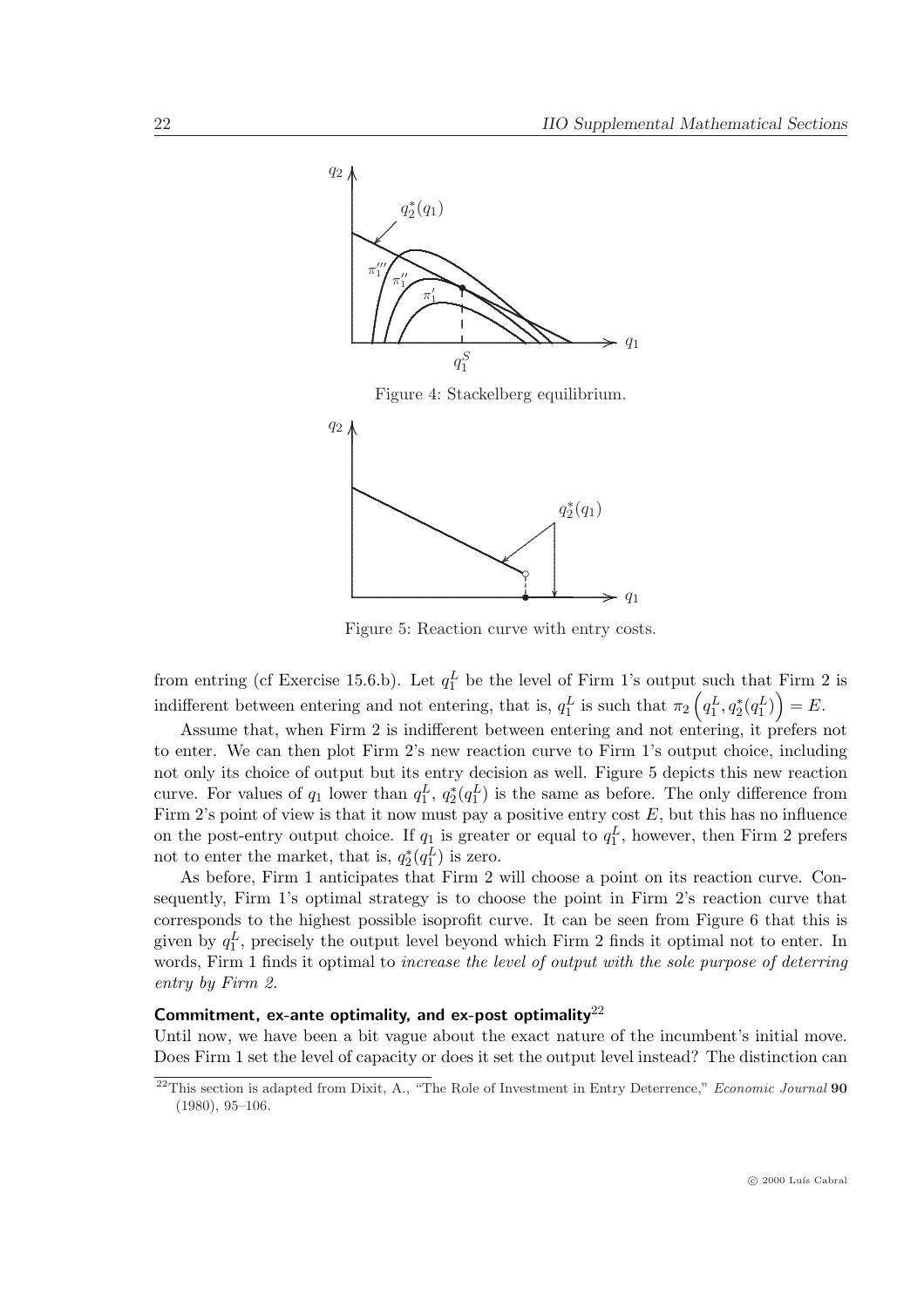

Figure 6: Entry preemption.



Figure 7: Entry acommodation.

be very important. Suppose first that capacity constraints are not very important. Specifically, suppose that all of the production costs are incurred at the time of choosing output and that any level can be chosen at any time. In that case, even though Firm 1 is in the market before Firm 2, Firm 1 will be able to revise its output decision even after Firm 2 enters the market (if it does). For all practical pursposes, what Firm 1 is doing in the equilibrium in Figure 6 is to announce its *intention* of producing output  $q_1^L$  in case Firm 2 enters. But then we may ask: is this a credible announcement by Firm 1?

In order for the announcement to be credible, it must be optimal for Firm 1 to implement what it announces when the time comes for making the relevant decision. Suppose that Firm 2, ignoring Firm 1's announcement, decides to enter and set output at the Cournot equilibrium level, that is,  $q_2 = q_2^N$  (cf Figure 8). Then Firm 1's best strategy would be to ignore its pre-announcement and choose  $q_1 = q_1^N$  instead. In fact, the same is true in the equilibrium with accommodation (Figure 4): instead of taking Firm 1's announced output as given, Firm 2 could simply enter and set output at the Cournot level.

Now consider an alternative interpretation of the model. Before Firm 2 decides whether or not to enter, Firm 1 must choose production capacity  $K_1$ . Capacity costs are  $k$  per unit and this cost is sunk. That is, even if Firm 1 later chooses an output lower than installed capacity it will still not avoid the cost  $k_{1}$ . In addition to capacity costs, Firm 1 must also pay output costs  $cq_1$ , that is, c per unit of output. Given that its capacity is  $K_1$ , output will have to be less than capacity, that is,  $q_1 \leq K_1$ .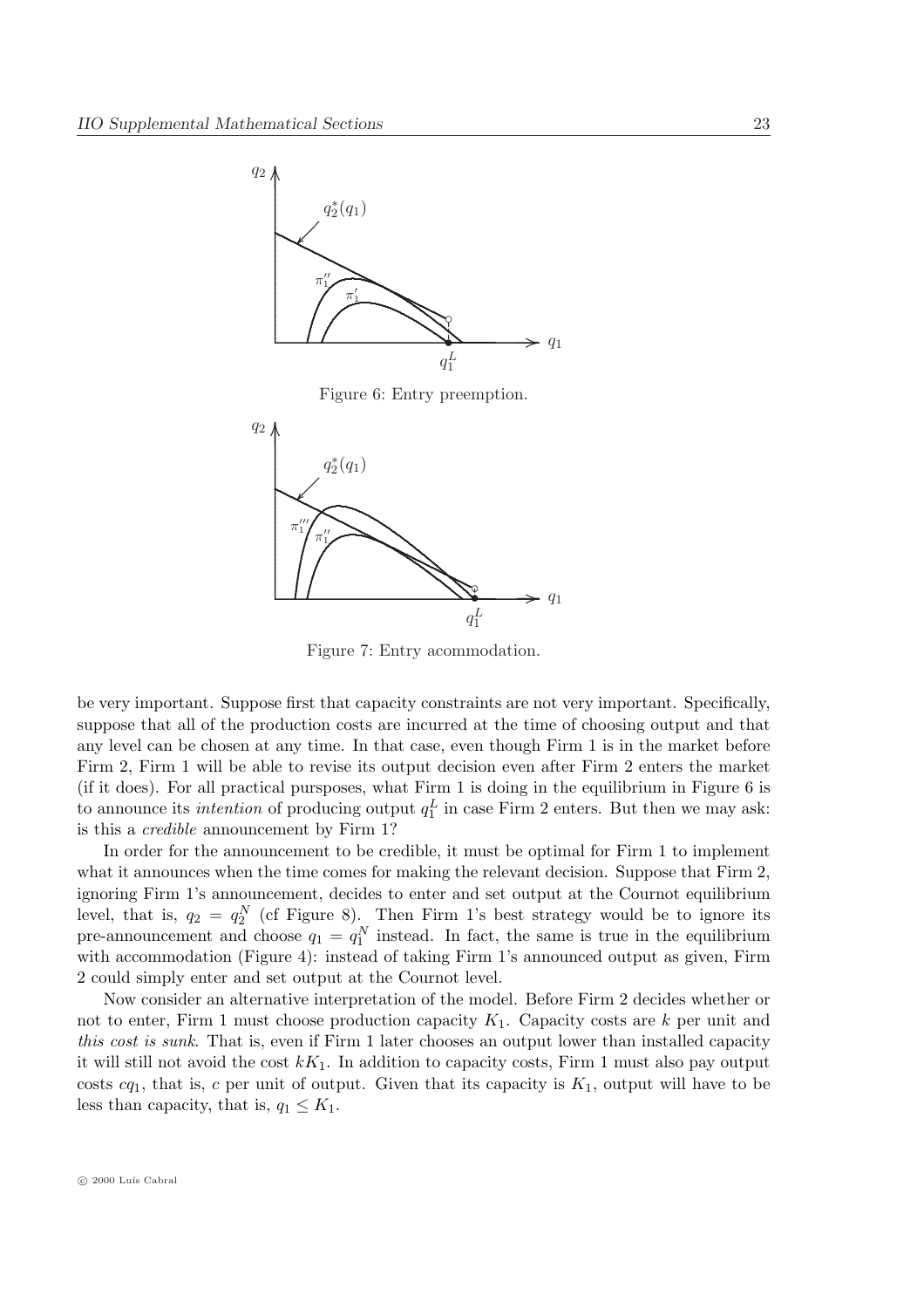Let us consider the extreme case when capacity costs are very high and production costs are very low. This situation is depicted in Figure 9. The reaction curves  $q_1^*(q_2)$  and  $q_2^*(q_1)$ take into account both capacity and production costs.<sup>23</sup> If we were to consider production costs only, then, for Firm 1, we would obtain a reaction curve shifted rightwards, as in Figure 9. If Firm 1 has intalled a large capacity, then this would be the relevant reaction curve. In fact, since capacity costs are sunk, only production costs (very low) matter, thus leading to a reaction curve far from the origin. This is all under the assumption that Firm 1 has a large capacity. Specifically, this is all under the assumption that Firm 1's optimal output would be lower than its capacity. The true ex-post reaction curve for Firm 1 is then the minimum of its capacity and the production-costs-only reaction curve, as depicted in Figure 9 and denoted by  $q_1^*(q_2|K_1 = q_1^L)$ : this means optimal output for Firm 1 given that Firm 2's output is  $q_2$  and Firm 1 has previously intalled capacity  $K_1$  at the level  $q_1^L$ .

As can be seen from the Figure, even if Firm 2 were to enter and set a (reasonable) output level, it would still be optimal for Firm 1 to set output  $q_1^L$ , as announced. In other words, because production costs are so low with respect to capacity costs, it is optimal for Firm 1 to use all of its capacity. The preemption strategy is therefore a credible strategy.

Notice that, in addition to the assumption that capacity costs are high, we also need the assumption that they are sunk. If capacity costs were not sunk, then the first argument in this section would apply: Firm 2 could enter and set  $q_2 = q_2^N$ , and Firm 1's best reaction would be to sell capacity, recover the costs of investments previously made, and set  $q_1 = q_1^N$  as well. We thus conclude that: Capacity preemption is a credible strategy only if capacity costs are high and sunk.



Figure 8: Non-credible preemption.

#### Contracts as a barrier to entry

The model below formalizes the discussion in the end of Section 15.1: the idea that a contract between an incumbent firm and a customer can create a barrier to entry.

Suppose that there is one buyer who is willing to pay up to one unit for the price of 1. The

<sup>&</sup>lt;sup>23</sup>Firm 2 will also have to pay capacity costs. In fact, suppose that the reaction curve  $q_2^*(q_1)$  (in Figures 6 and 9) includes both production and capacity costs. This is the correct way of determining the equilibrium, for, when making its entry decision, Firm 2 should consider both capacity and output costs.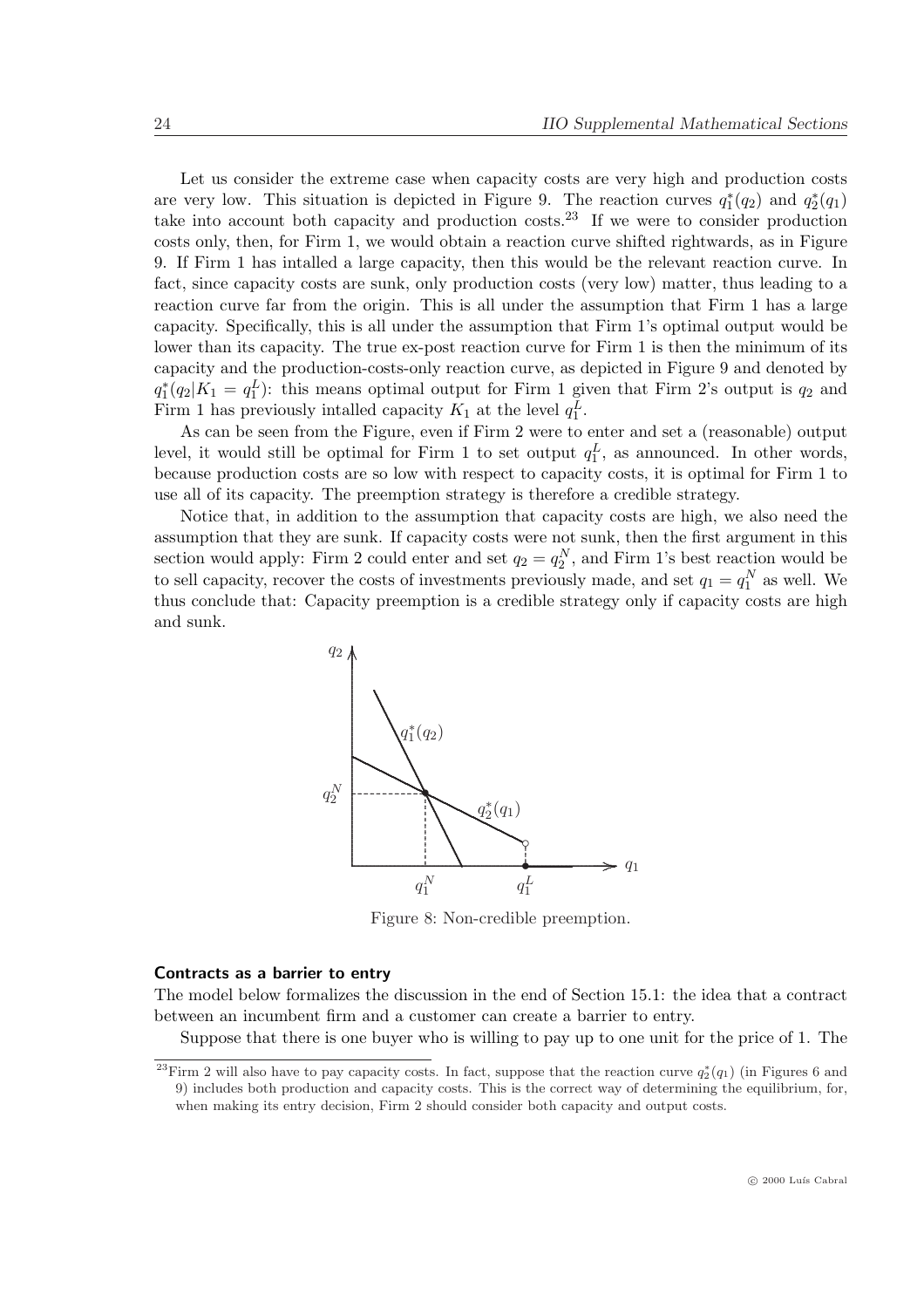

Figure 9: Credible entry preemption.

incumbent seller has cost  $\frac{1}{2}$ . The potential entrant's cost is unknown to buyer and incumbent. Both expect it to be a value uniformly distributed in the [0, 1] interval. If entry takes place, the duopolists play a price-setting game, whereby the low cost firm sets a price just below the high-cost firm's cost.

Suppose there is no contract between incumbent and buyer. If the entrant's cost is greater than  $\frac{1}{2}$ , then no entry takes place and the incumbent sets the monopoly price 1. If the entrant's cost is less than  $\frac{1}{2}$ , then the entrant enters and sets price equal to the incumbent's cost,  $\frac{1}{2}$ . That is, if no contract is written, then the buyer's expected payoff is  $\frac{1}{2}$  times zero (no entry) plus 1  $rac{1}{2}$  times  $(1 - \frac{1}{2})$  $\frac{1}{2}$ ) (entry takes place), that is,  $\frac{1}{4}$ . The incumbent, in turn, receives an expected payoff of  $\frac{1}{2}$  (no entry) times  $(1 - \frac{1}{2})$  $(\frac{1}{2}),$  or  $(\frac{1}{4}).$ 

Consider now the following contract the incumbent offers the buyer. The buyer promises to purchase from the incumbent at a price  $\frac{3}{4}$ . If the buyer later wishes to switch to the entrant, then the buyer must pay the incumbent a penalty of  $\frac{1}{2}$ . We now show that the buyer is as well off, and the incument strictly better off, with this contract than without it. First notice that, despite the contract, entry still takes place when the entrant is very efficient. In fact, if the entrant's cost is less than  $\frac{1}{4}$ , then the entrat enters and sets price equal to  $\frac{1}{4}$ . Given this price, the buyer switches seller: it now pays  $\frac{1}{4}$  (price) plus  $\frac{1}{2}$  (penalty from breach of contract), a total of  $\frac{3}{4}$  (the price required by the incument). Following this reasoning, we conclude that entry occurs with probability  $\frac{1}{4}$ , the probability that the entrant's cost is lower than  $\frac{1}{4}$ . The buyer's expected utility is  $\frac{1}{4}$  times  $(1 - \frac{1}{4} - \frac{1}{2})$  $\frac{1}{2}$ ) (entry takes place) plus  $\frac{3}{4}$  times  $(1-\frac{3}{4})$  $\frac{3}{4}$ ) (entry does not take place), or simply  $\frac{1}{4}$  (the same value as before). The incumbent, in turn, now gets  $\frac{1}{4}$  times  $\frac{1}{2}$  (entry takes place and the entrant receives the damage payment) plus  $\frac{3}{4}$  times  $\frac{3}{4} - \frac{1}{2}$  $\frac{1}{2}$  (entry does not take place), or  $\frac{5}{16}$ .

Not surprisingly, the loser in this process is the entrant. Without contracts, the entrant sells at a price  $\frac{1}{2}$ , whereas with the above contract the maximum the entrant can charge is  $\frac{1}{4}$ . Notice that, if the entrant's cost lies in the interval  $[\frac{1}{4}, \frac{1}{2}]$  $\frac{1}{2}$ , then entry does not take place even though the entrant is more efficient than the incumbent.

#### Mergers and firm value

The model below formalizes the discussion in Section 15.3.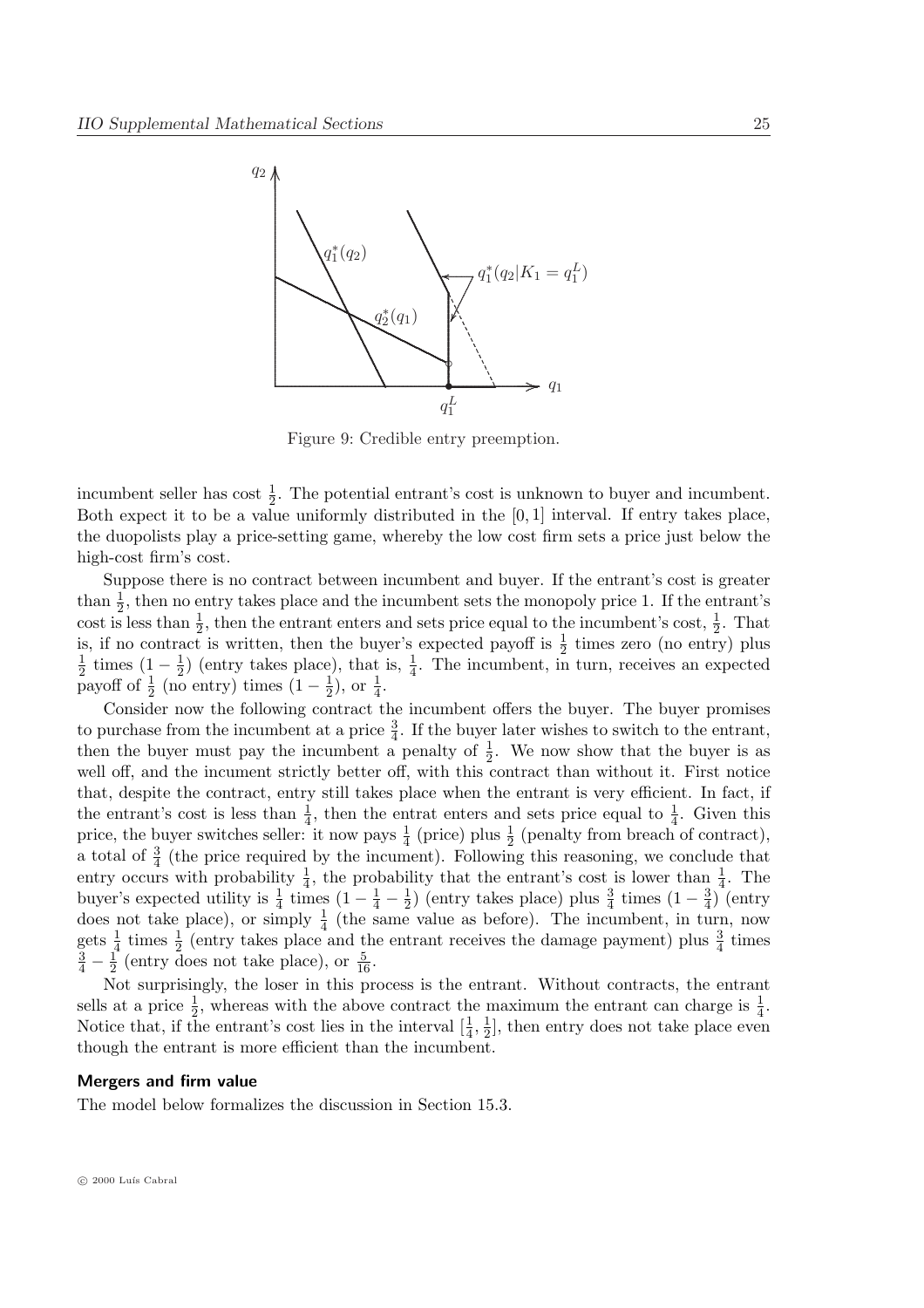The Cournot model with asymmetric firms illustrates how a merger may increase or decrease the value of non-merging firms. It can be shown that in a linear Cournot model where each firm  $i$  has marginal cost  $c_i$ , profits are given by

$$
\pi_i = \left(\frac{a + \sum_{j \neq i} c_j - nc_i}{n+1}\right)^2 - F,\tag{15.1}
$$

where  $\sum_{j\neq i}c_j$  means summation of  $c_j$  for all j different from i, that is, the summation of marginal costs for all of firm *i*'s rivals.

Suppose we start from a situation with 3 firms, all with marginal cost  $c_i = \overline{c}$ . Each firm's profit is given by

$$
\pi = \left(\frac{a-\overline{c}}{4}\right)^2,
$$

where for simplicity we assume  $F = 0$ . Suppose that Firms 2 and 3 merge and that their new marginal cost is  $c < \overline{c}$ . After the merger, Firm 1's profit is given by

$$
\pi_1 = \left(\frac{a+\underline{c}-2\overline{c}}{3}\right)^2.
$$

(Notice that the number of firms is now 2.) Two situations are possible. First, if the merger between firms 2 and 3 does not imply large efficiency gains reflected in the level of marginal cost, then  $\bar{c} \approx \bar{c}$  and  $\pi_1 \approx (a - \bar{c})^2/3^2$ , which is greater than the initial value (the denominator is smaller). If however  $\bar{c}$  is high (say,  $\bar{c} \approx a/2$ ) and c is much lower than  $\bar{c}$  (say,  $c \approx 0$ ), then  $\pi_1 \approx 0$ , which is lower than the initial value  $((a/8)^2 > 0)$ . In other words, depending on the effect of the merger on marginal cost, non-participating firms may gain or lose from the merger. If the merged firm increases its efficiency by decreasing marginal costs to a significant extent, then non-participating firms' value decreases as a result of the merger.

## 16 Research and development

#### The dynamics of R&D competition

The model below presents an alternative approach to the problem discussed in Section 16.2.

Suppose there are two firms: an incumbent monopolist, Firm 1, and a potential competitor, Firm 2. Both firms must decide how much to invest in R&D,  $r_i$ ,  $i = 1, 2$ . The probability of success in R&D is given by  $f(r_i)$ . Success is independent across firms. Firms' profits are a function of the outcome of the R&D stage, as given in the main text. We assume that  $\overline{\pi}^M > \underline{\pi}^M > \overline{\pi}^D > \pi^D > \underline{\pi}^D > 0.$ 

Each firm's expected payoff from the R&D investment is given by

$$
\Pi_1 = f(r_1) \left[ f(r_2) \pi^D + \left( 1 - f(r_2) \right) \overline{\pi}^M \right] +
$$
  
+ 
$$
\left( 1 - f(r_1) \right) \left[ f(r_2) \underline{\pi}^D + \left( 1 - f(r_2) \right) \underline{\pi}^M \right] - r_1
$$
  

$$
\Pi_2 = f(r_2) \left[ f(r_1) \pi^D + \left( 1 - f(r_1) \right) \underline{\pi}^D \right] - r_2.
$$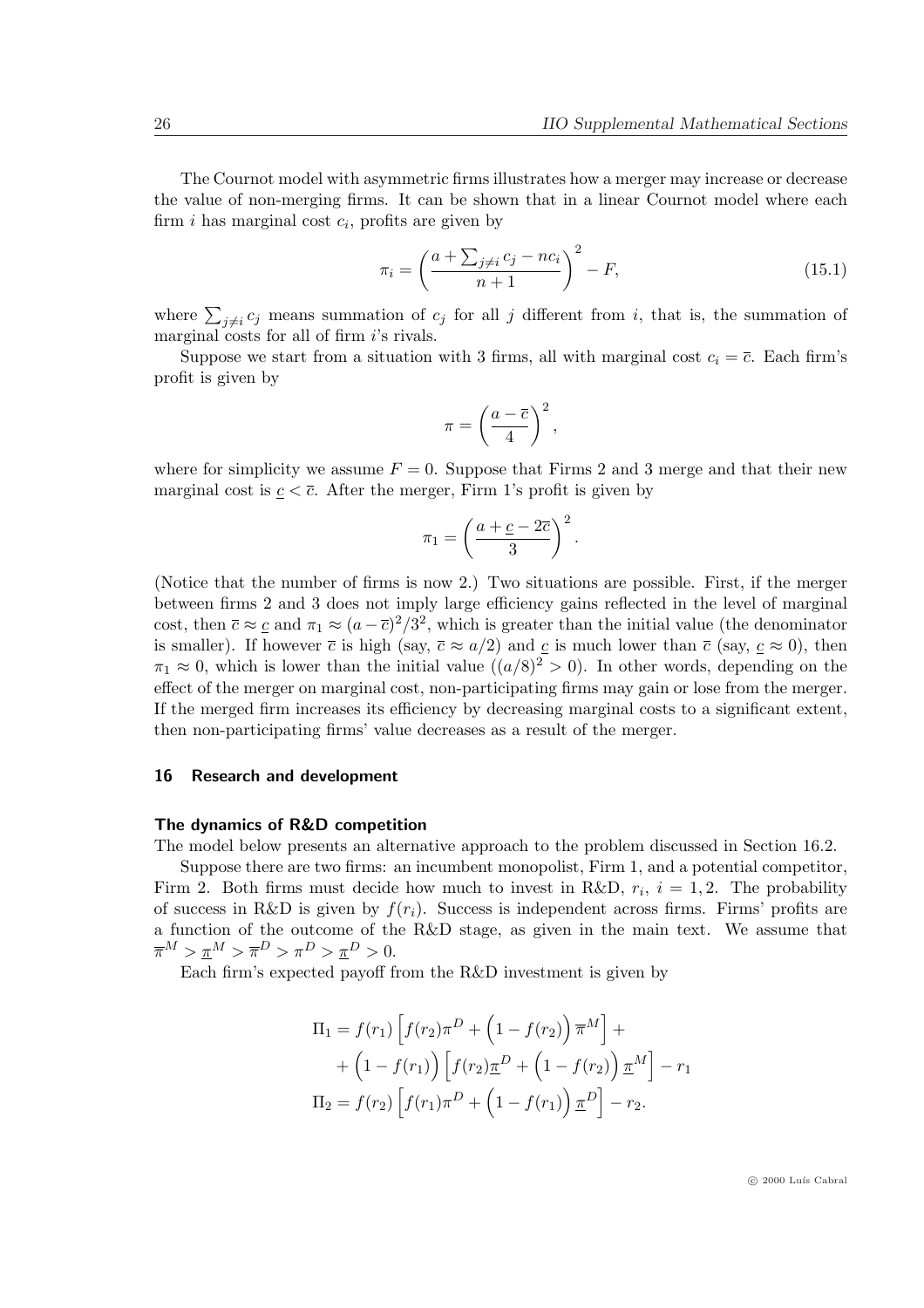The derivative with respect to  $r_i$ ,  $i = 1, 2$ , is

$$
\Pi'_{1} = f'(r_{1}) \left[ f(r_{2}) \pi^{D} + \left( 1 - f(r_{2}) \right) \overline{\pi}^{M} \right] +
$$
  
-  $f'(r_{1}) \left[ f(r_{2}) \underline{\pi}^{D} + \left( 1 - f(r_{2}) \right) \underline{\pi}^{M} \right] - 1$   

$$
\Pi'_{2} = f'(r_{2}) \left[ f(r_{1}) \pi^{D} + \left( 1 - f(r_{1}) \right) \underline{\pi}^{D} \right] - 1.
$$

It follows that the first-order conditions for profit maximization are

$$
f'(r_1)\left[f(r_2)(\pi^D - \underline{\pi}^D) + \left(1 - f(r_2)\right)(\overline{\pi}^M - \underline{\pi}^M)\right] = 1
$$

$$
f'(r_2)\left[f(r_1)\pi^D + \left(1 - f(r_1)\right)\underline{\pi}^D\right] = 1.
$$

The left-hand side of these equations gives the marginal benefit from R&D, whereas the righthand side gives the marginal cost, one. Notice that, if R&D is not very drastic, then  $\overline{\pi}^M \approx \underline{\pi}^M$ and  $\overline{\pi}^D \approx \pi^D \approx \underline{\pi}^D > 0$ . It follows that, for a given  $r_1 = r_2 = r > 0$ , the marginal benefit for Firm 1 is close to zero, whereas for Firm 2 it is positive. It can be shown that this leads to an equilibrium with  $r_2 > r_1$ . (Notice that, in the extreme when the above approximate equalities are exact,  $r_1 = 0$  in equilibrium.)

#### 17 Networks and standards

#### Diminishing marginal network effects

It is common to model network externalities as a utility function that includes network size as an argument. If utility is increasing in the size of the network, then we say that network externalities are positive. Normally, the increase in utility derived from a larger network is smaller the larger the network is; in other words, utility is normally a concave function of network size. What are the microeconomic foundations for such a utility function? In the next paragraphs, we present two simple models that illustrate how such a utility function can be arrived at. We consider both the cases of direct and indirect network externalities.

Let us start with the case of direct network externalties. Consider a total population of N email users and suppose that only a fraction  $\lambda$  actually have email. Each potential user would like to send  $m$  emails per period. Each of these emails can be sent to either one of two users. For example, suppose the user wants to ask a question and that there are two people who know the answer.

The utility from sending an email to the preferred destination is  $\overline{u}$ , whereas the utility from sending it to the second-best destination is  $\underline{u}$ , where  $\overline{u} > \underline{u} > 0$  (for example, the first source will provide a better answer). If  $\lambda$  is the fraction of users who have email, it is also approximately the probability that a given user has email. The expected utility per email is therefore given by  $\lambda \bar{u} + (1 - \lambda)\lambda u$ . The first term is the probability the preferred user has email times the respective utility. The second term is the probability that the preferred user does not have email but the second preferred does. Total per period average utility is finally given by

$$
U=m\left(\lambda\overline{u}+(1-\lambda)\lambda\underline{u}\right)=a(b-n)n,
$$

 $\circ$  2000 Luís Cabral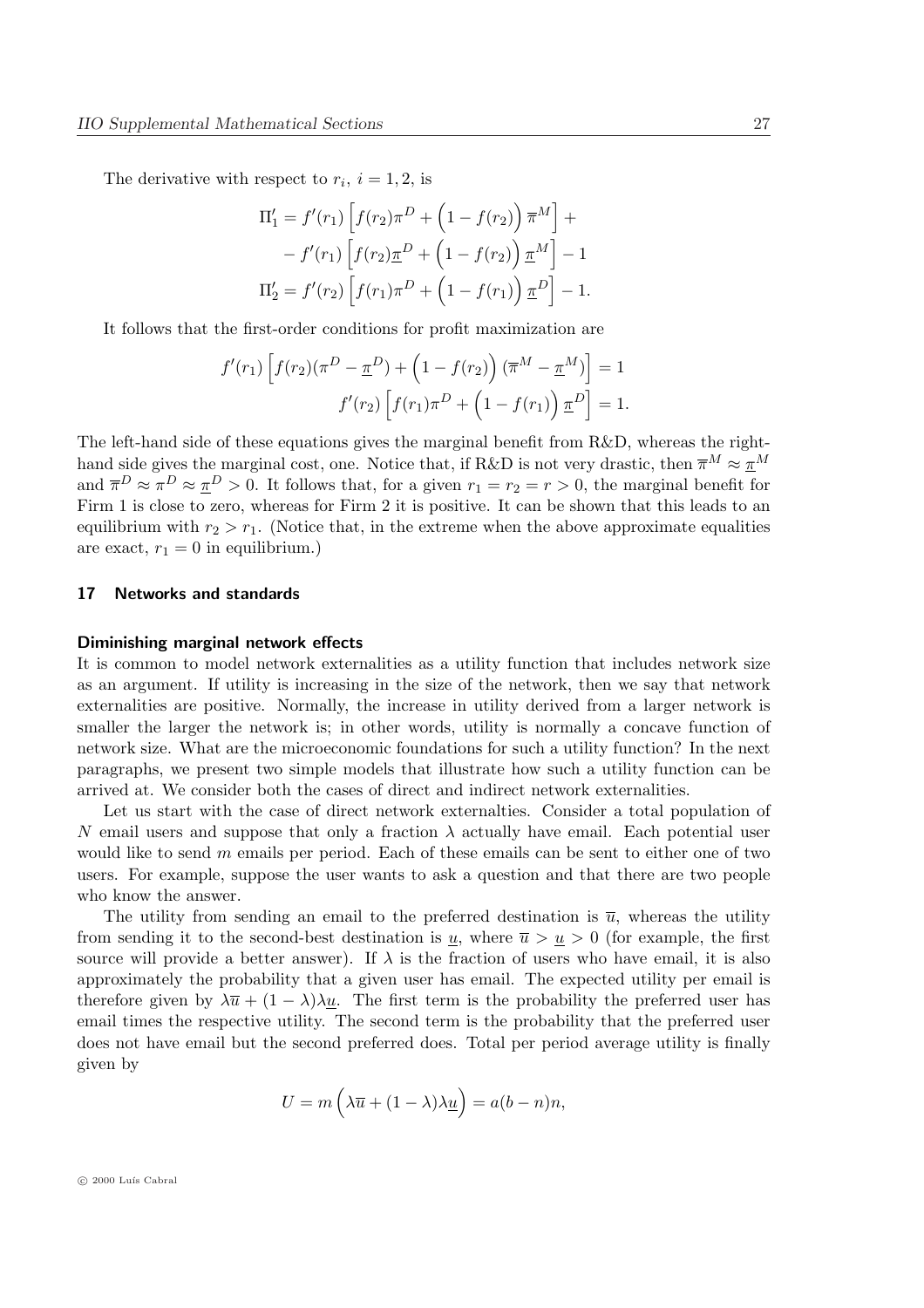where  $n \equiv \lambda N$  is network size, and  $a \equiv m \frac{u}{N^2}$ ,  $b \equiv \frac{\overline{u} + \underline{u}}{\underline{u}} N$  are parameters. As can be seen, utility is an increasing, concave function of network size  $n$ . This is intuitive: when the number of email users is small, adding one more user to the network increases average user utility by more than when the new user is added to a large network (because the larger the network the greater teh probability that the preferred user is already connected).

Let us now consider the case of indirect network externalities. Suppose that  $n$  consumers purchase a given operating system. Consumers do not derive any direct utility from using an operating system. Rather, utility comes from the quality of the applications software that is available. Specifically, the quality of applications software is a function of investment in software development:  $b(r) = \beta r^c$ , where r is investment in software development and  $\beta$ ,  $\gamma$  are parameters. Suppose that the gross benefit  $b(r)$  is divided between consumers and software developer, so that the latter receives a per-consumer profit of  $\alpha b(r)$  and the former a net benefit of  $(1 - \alpha)b(r)$ .

The optimal investment in software development maximizes  $n \alpha b(r)-r$ , where n is the total size of the installed base of operating software owners. The solution is given by  $r^* = r^*(n)$ . Plugging this back into the benefit function and simplifying, we conclude that each consumer receives a utility of

$$
U=(1-\alpha)\beta\,\left(\alpha\,\beta\,\gamma\,n\right)^{\frac{\gamma}{1-\gamma}},
$$

which, under the assumption  $\gamma < 1/2$ , is an increasing, concave function of network size n.

#### Network effects and fulfilled-expectations equilibria

The model below formalizes the discussion in Section 17.1.<sup>24</sup>

The demand for products subject to network externalities has some peculiarities which are not present in "normal" demand curves. The utility each consumer derives from the product depends on how many other consumers there are who purchase the same product — the size of the network of users. Or, to be more precise, demand depends on what each consumer expects the size of the network will be. The previous sentence points to an important element in the determination of demand under network effects: consumer expectations.

To illustrate this point,suppose there are one million consumers for a new technology subject to network effects. Each consumer's valuation for the product (in dollars) is given by  $v \cdot n$ , where  $v$  is a parameter specific to each consumer and  $n$  is the size of the network (in million users). That is, the greater the value of  $n$ , the greater the valuation each potential buyer has for the product. The above valuation function implies that each consumer is willing to pay up to  $v \cdot n^e$  for the product, where  $n^e$  is the *expected* size of the network.

Suppose that the value of v is uniformly distributed between zero and 1,000. Suppose moreover that consumers expect the size of the network to be 1m users, i.e.,  $n^e = 1$ . Then the demand curve is given by the top curve in Figure 10. For example, if price is \$400, then a consumer with  $v = 400$  is willing to pay exactly \$400, the product of  $v = 400$  and  $n^e = 1$ . Consequently, all consumers with  $v > 400$  are willing to pay more than  $p = $400$ . Since v is uniformly distributed between zero and 1000, it follows that demand is given by .6m, the number of potential buyers with  $v$  greater than 400.

 $\frac{1}{24}$ This section draws on "Network Effects," a note to accompany the book by Shapiro, Carl, and Hal Varian, Information Rules: A Strategic Guide to the Network Economy, Cambridge, Mass.: Harvard Business School Press, 1998.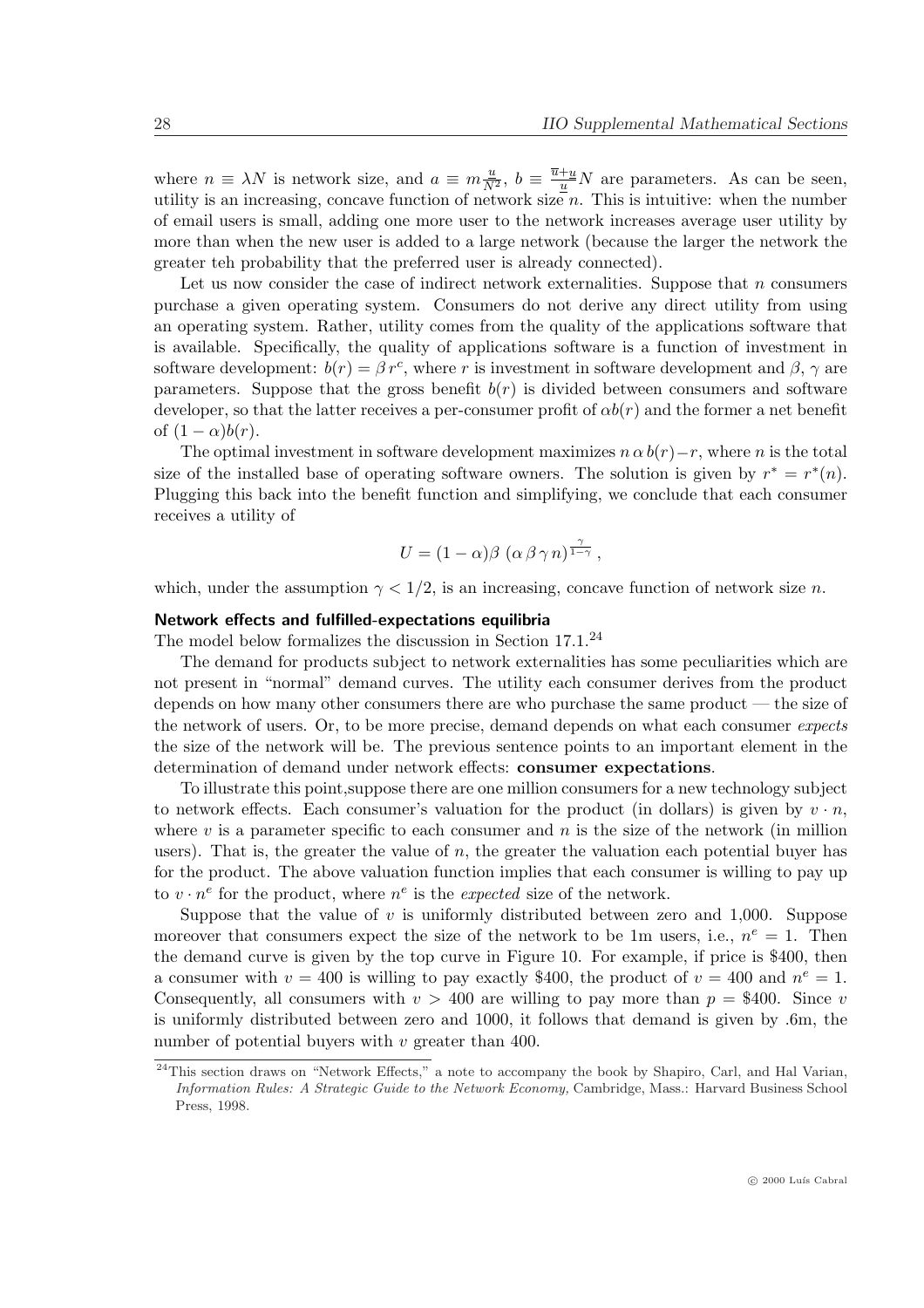Suppose however that consumers expect network size to be  $n^e = .5$  only. Then a consumer with  $v = 400$  would only be willing to pay  $v \cdot n^e = $400 \times .5 = $200$ . By contrast, a consumer with  $v = 800$  would be willing to pay \$800  $\times$  .5 = \$400. If price is set, as before, at  $p = $400$ , then all consumers with  $v > 800$  would be willing to buy the product. Since v is uniformly distributed between 0 and 1000, demand is now given by 200,000, or .2m.

Similar calculations lead to a series of demand curves as in Figure 10. Each demand curve corresponds to a level of consumer expectations: the greater the expected network size, the greater demand is, for a given price. Specifically, if consumers expect a network of size  $n^e$  and a price p, then a consumer with v such that  $p = v \cdot n^e$  is willing to pay as much as the product costs. We conclude that  $v' = p/n^e$  is the value of v for such indifferent buyer. A fraction  $1 - v'$  of the one million consumers is willing to pay more than price (since v is uniformly distributed). It follows that demand is given by  $q = 1 - v' = 1 - p/n^e$ . Substituting the values  $n^e = 1, 0.5, 0.25$  for  $n^e$  we get the various demand curves in Figure 10.



Figure 10: Consumer expectations and demand curve.

In the short run, it is not unlikely that consumers' expectations are not precisely fulfilled. However, we would expect consumers to gradually adjust their expectations so that, eventually, expectations come close to the observed values. A **fulfilled-expectations equilibrium** is one where consumer expectations are exactly equal to the realized value of network size. In terms of model above, fulfilled expectations imply that  $q = n^e$ . Plugging in the equation above, we get  $q = 1 - p/q$ , which can also be written (if  $q \neq 0$ ) as  $p = q(1 - q)$ .

Figure 11 depicts the fulfilled-expectations demand curve, that is, the damand curve corresponding to points where consumer expectations are exactly fulfilled. Notice that, for any price,  $q = 0$  is always a point of the fulfilled-expectations demand curve. In fact, if consumers expect the network size to be zero, then each consumer is willing to pay  $v \times 0 = 0$  for the product; that is, for any positive price demand is zero, which confirms the expectation that network size is zero. For prices greater than  $p''$  (e.g.,  $p'$ ) this turns out to be the only point in the demand curve. However, for prices below  $p''$ , in addition to the zero-demand point, we find two other points of fulfilled expections. For example,  $p = p^{\prime\prime\prime}$  implies that both  $q = n^{\prime}$  and  $q = n^{\prime\prime\prime}$  belong to the demand curve. We conclude that network effects may imply multiple demand levels for a given price. Which value takes place depends on consumers' expectations regarding network size.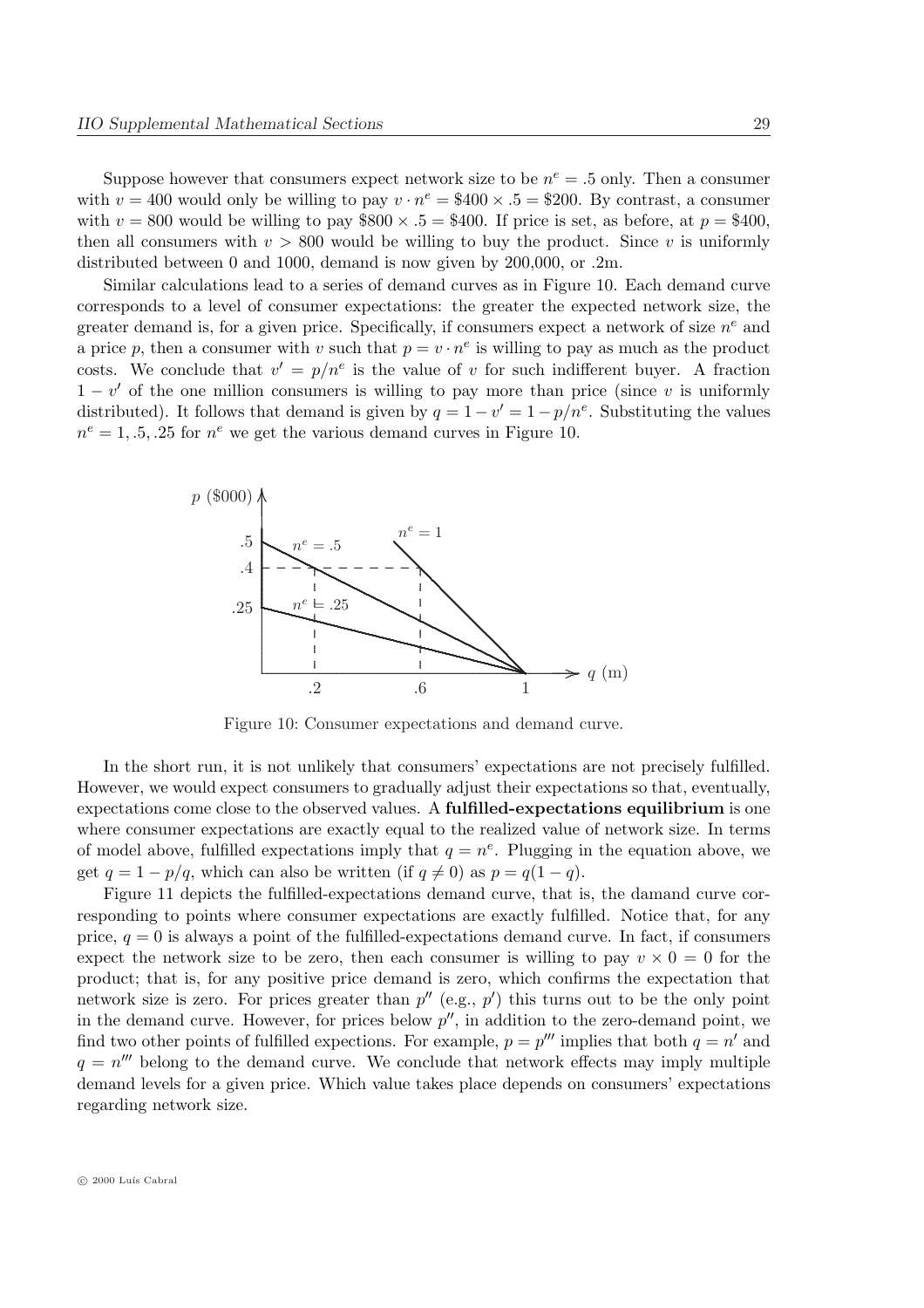What can we say about this "chicken-and-egg" problem? For example, if  $p = p^{\prime\prime\prime}$ , which of the three network sizes  $(0,n',n''')$  will result? One thing we can say is that the value n' is unlikely to result. The reason is the following. Suppose that the value of  $q$  is slighly greater than  $n'$ . Then the valuation for the product, at the margin, is greater than price (the demand curve is higher than  $p^{\prime\prime\prime}$ . We would expect this to lead additional consumers to joint the network, implying an even greater divergence between the actual network size and the initially expected nextwork size  $(n')$ . Likewise, if the value of q is slightly lower than  $n'$ , consumers are willing to pay less than price. We would then expect consumers to leave the network, implying an even greater divergence between the actual network size and the initially expected nextwork size  $(n')$ . In summary, we would expect the value  $n'$  not to be *stable*. More generally, the dashed section of the demand curve (the increasing portion) corresponds to unstable points, points which we would not expect to find in equilibrium.

What about the choice between  $q = 0$  and  $q = n^{\prime\prime\prime}$ ? Both are stable points. Specifically, suppose that  $q$  is slighly greater than zero but very small. As the demand curve in Figure 11 shows, it would still be the case that, at the margin, the value of the product is less than price: the few consumers who bought the product would then leave the network and network size would go back to zero, one of the fulfilled-expectations levels. Likewise, suppose that  $q$ is slighly less than  $n^{\prime\prime\prime}$ . As the demand curve in Figure 11 shows, at the margin consumers would be willing to pay more than price: some consumers would then joint the network, thus reestablishing the equality between q and the expected network size  $n^{\prime\prime\prime}$ . In summary, both  $q = 0$  and  $q = n^{\prime\prime\prime}$  are stable points and there does not seem to be much one can say about which one is more realistic.

Now suppose that  $p$  is very low. This means that even a short deviation in the value of  $q$ would move us to the right of the dashed line. That is, even a small perturbation in the value of q would lead to a point where the demand curve is higher than price. As seen above, this would imply a tendency for demand to increase even further — to the large-network equilibrium, in fact.

The above analysis suggests two points. First, convergence to the high-equilibrium depends on passing the threshold given by the dotted line. Once that threshold is crossed, demand will continue increasing in a self-reinforcing process that ends in the large-network equilibrium. This threshold level is usually refereed to as thecritical mass of buyers that leads to the buildup of the network. The second point is that the lower price is the greater the likelihood that the threshold is crossed, i.e., critical mass is achieved.

These two points have a number of implications. In a competitive market, where price depends primarily on cost considerations, and technical progress drives costs down over time, we would expect the initial equilibrium to be a high price and a very small or non-existing network (such as in the point  $(p = p^{\prime\prime\prime}, n = 0)$  in Figure 11). As time passes, cost goes down and so does price. Eventually, price crosses the threshold  $p''$ , below which there are two stable equilibria. At some stage (e.g., when  $p = p^{\prime\prime\prime}$ ), due to random perturbations in demand, network size crosses above the critical level given by the dotted line in Figure 11 and demand converges to the high-network equilibrium  $n^{\prime\prime\prime}$ . From then on, additional downward movements in price result in slight increases in network size.